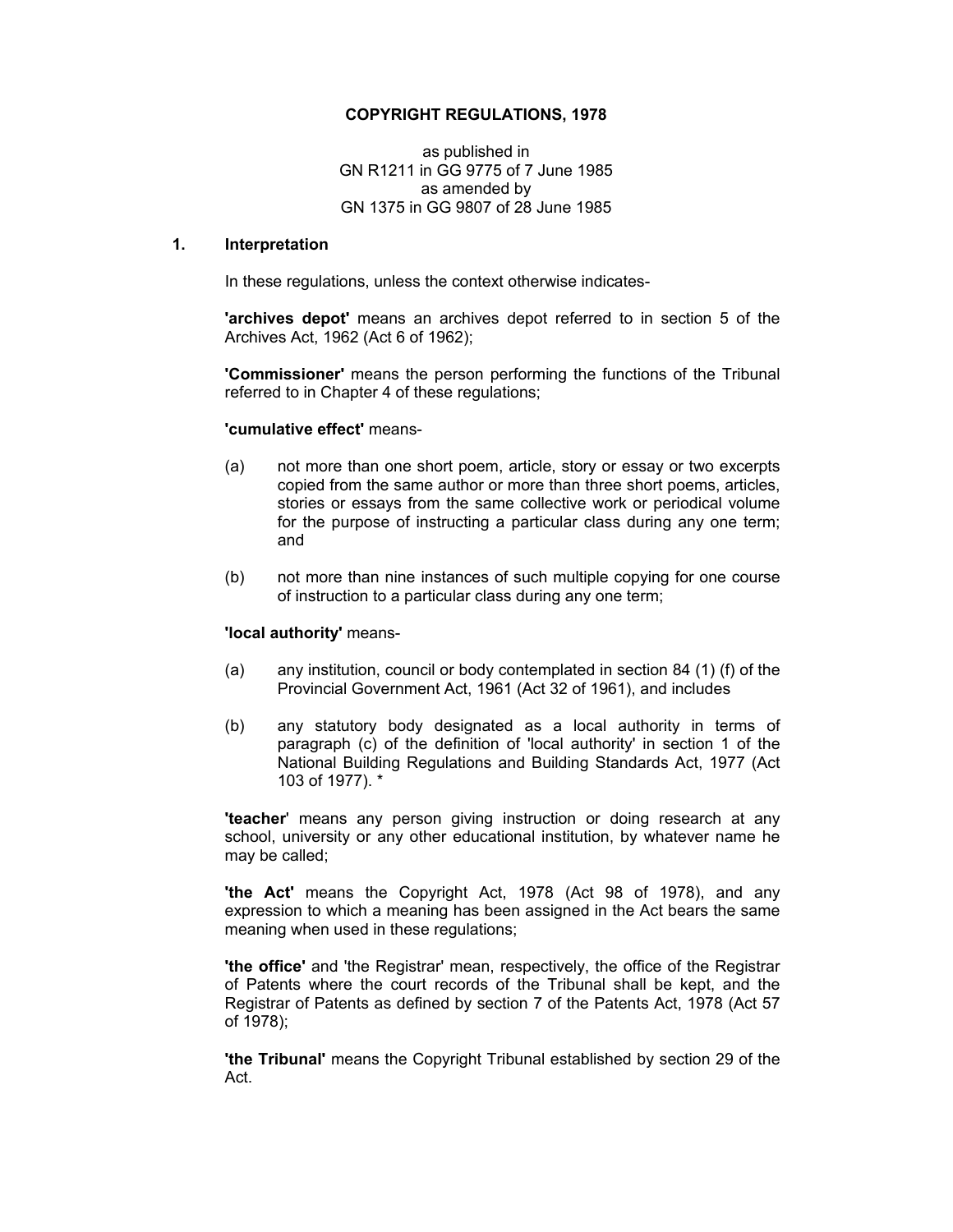# **CHAPTER 1 REPRODUCTION REGULATIONS (regs 2-9A)**

(Section 13)

#### **2. Permitted reproduction**

The reproduction of a work in terms of section 13 of the Act shall be permitted-

- (a) except where otherwise provided, if not more than one copy of a reasonable portion of the work is made, having regard to the totality and meaning of the work; \* and
- (b) if the cumulative effect of the reproductions does not conflict with the normal exploitation of the work to the unreasonable prejudice of the legal interest and residuary rights of the author.

#### **3. Reproduction by library or archive depot**

Subject to the provision of regulation 2, a library or archives depot or any of its employees acting within the scope of their employment may, after reproduction of a work, distribute such copy on the following conditions:

- (a) The reproduction or distribution shall not be made with any intention of deriving direct or indirect commercial advantage;
- (b) the collections of the library or archive depot shall be open to the public or available to researchers affiliated to the library or archive depot or to the institution of which it is a part, and to other persons doing research in a specialised field;
- (c) the reproduction of the work shall incorporate a copyright warning;
- (d) the rights of reproduction and distribution shall apply to a copy of an unpublished work duplicated in facsimile form solely for purposes of preservation and security or for deposit, for research use, in another library or archive depot: Provided that the copy reproduced is to be placed in the collection of the library or archive depot;
- (e) the right of reproduction shall apply to a copy of a published work duplicated in facsimile form solely for the purpose of replacement of a copy that is deteriorating or that has been damaged lost or stolen: Provided that the library or archive depot has, after a reasonable effort, determined that an unused replacement cannot be obtained at a fair price;
- (f) the right of reproduction and distribution shall apply to a copy made from the collection of a library or archive depot to which the user addressed his request or from that of another library or archive depot, of not more than one article or other contribution to a copyrighted collection or periodical issue, or to a copy of a reasonable portion of any other copyrighted work: Provided that the copy shall become the property of the user and the library or archive depot has had no notice that the copy, would be used for any purpose other than for private study or the personal or private use of the person using the work;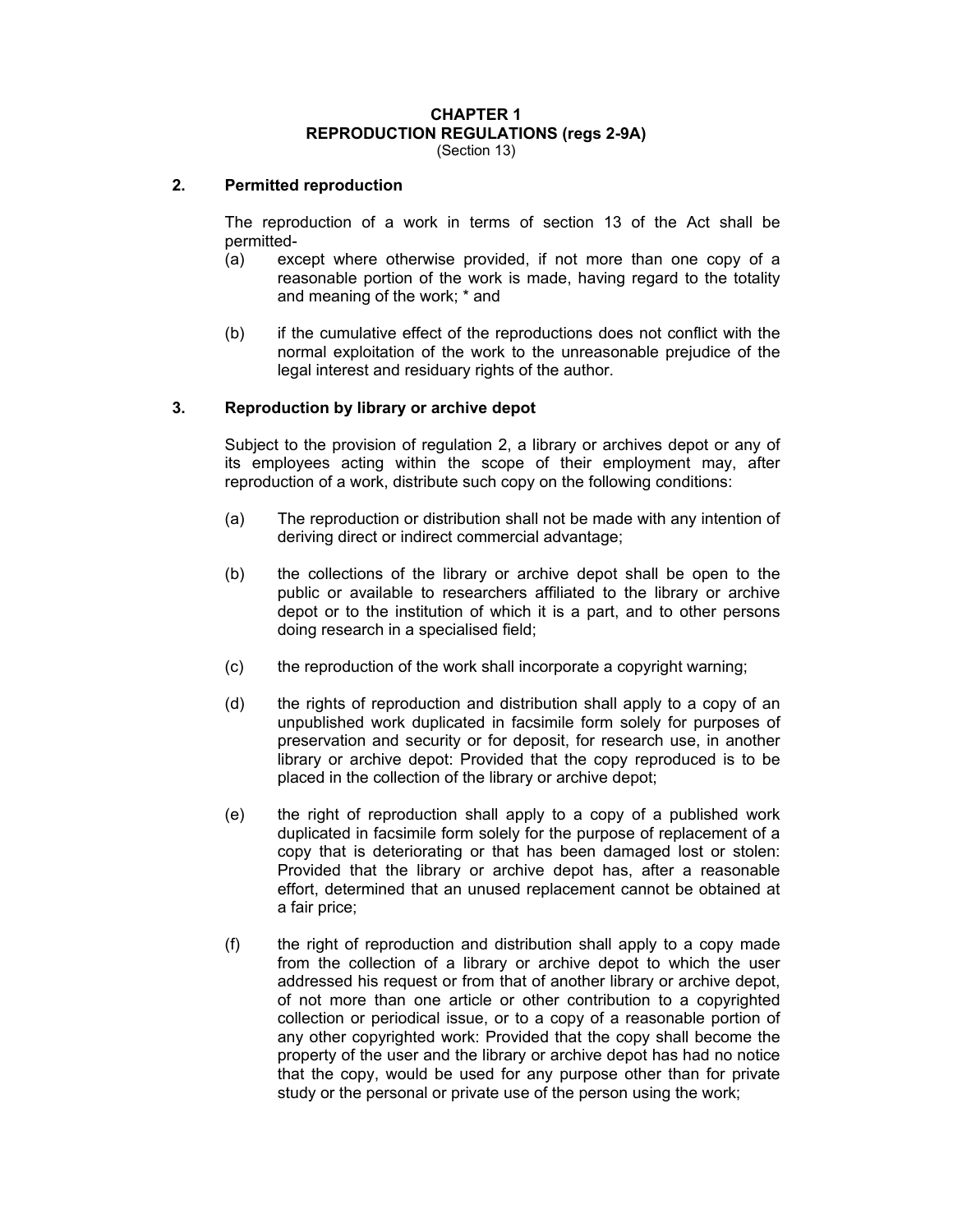- (g) the library or archive depot shall display prominently, at the place where orders are accepted, and include on its order form, a copyright warning in terms of regulation 6;
- (h) the rights of reproduction and distribution shall apply to the entire work, or to a substantial portion of it, copied from the collection of a library or archive depot to which the user addressed his request or from that of another library or archive depot, if the library or archive depot has first determined, on the basis of a reasonable investigation, that an unused copy of the copyrighted work cannot be obtained at a fair price: Provided that-
	- (i) the copy shall become the property of the user, and the library or archive depot has had no notice that the copy would be used for any purpose other than private study or the personal or private use of the person using the work; and
	- (ii) the library or archive depot shall display prominently, at the place where orders are accepted, and include on its order form, a copyright warning in terms of regulation 6.

# **4. Exemptions and savings**

Nothing in these regulations contained-

- (a) shall be construed as imposing any liability for copyright infringement upon a library or archive depot or its employees for the unsupervised use of reproducing equipment located on its premises: Provided that a notice that the making of a copy may be subject to the Copyright Act, 1978, shall be prominently displayed on such equipment;
- (b) shall absolve any person who uses such reproducing equipment or who requests a copy under regulations 3 (f) from liability for coypright infringement for any such act, or for any later use of such copy, if it exceeds copy extent of the copying permitted under the Act;
- (c) shall in any way affect any contractual obligations assumed at any time by the library or archive depot when it obtained a copy of a work for its collection.

# **5. Multiple copies**

- (1) The rights of reproduction and distribution shall extend to the isolated and unrelated reproduction or distribution of a single copy of the same material on separate occasions, but shall not extend to cases where the library or archive depot or its employee-
	- (a) is aware or has substantial reason to believe that it is engaging in the related or concerted reproduction or distribution of multiple copies of the same material, other than periodical articles of a scientific or technical nature, whether made on one occasion or over a period of time, and whether intended for aggregate use by one or more individuals or for separate use by the individual members of a group; or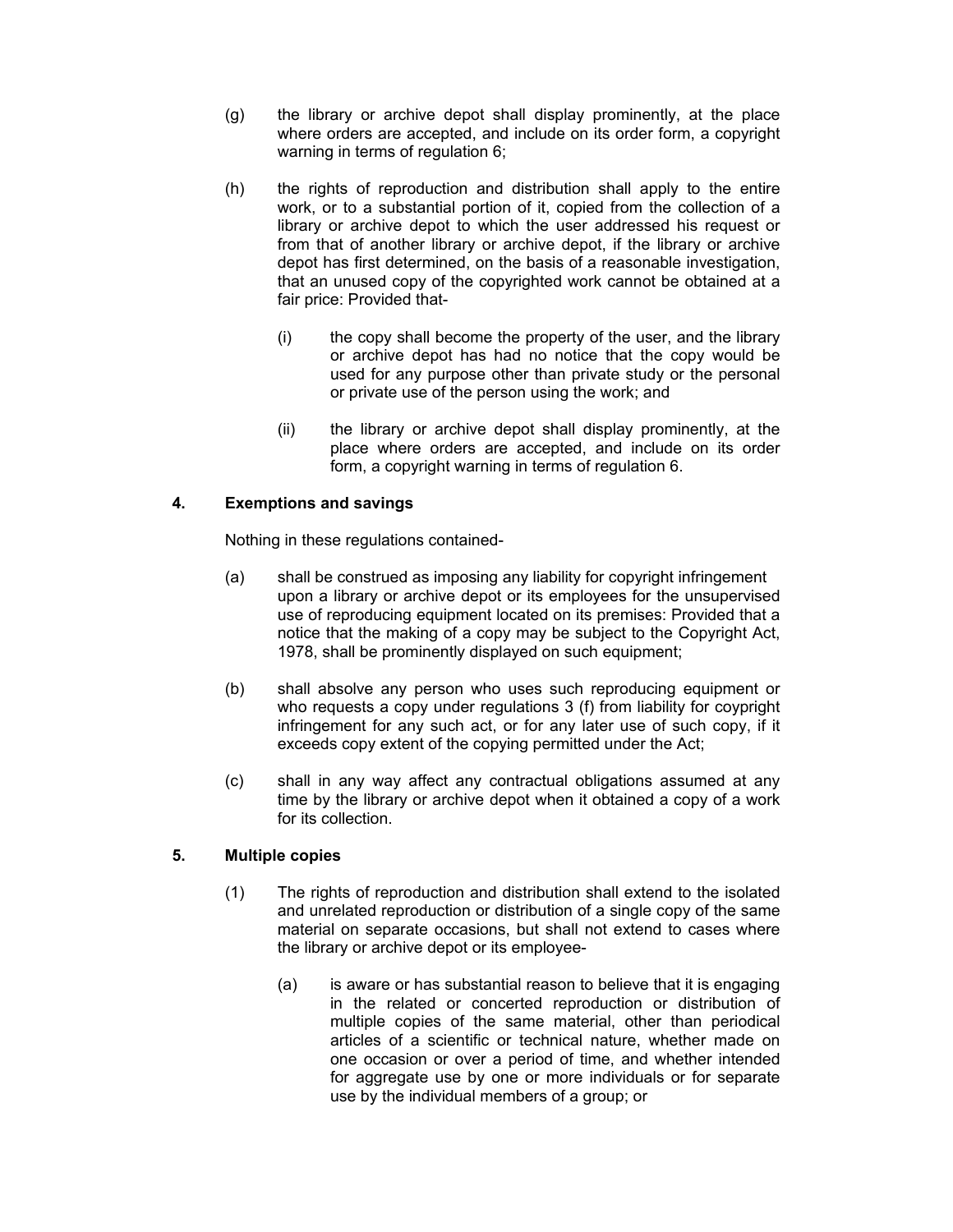- (b) engages in the systematic reproduction or distribution of single or multiple copies of material described in regulation 3 (f), other than periodical articles of a technical or scientific nature: Provided that nothing in this regulation shall prevent a library or archive depot from participating in interlibrary arrangements that are not designed to or do not have the effect of providing the library or archive depot receiving such copies for distribution with such aggregate quantities that they are a substitute for a subscription to or purchase of such work.
- (2) The rights of reproduction and distribution shall not apply to works other than literary works, except that no such limitation shall apply with respect to rights under regulation 3 (d) and (e), or with respect to pictorial or graphic works published as illustrations, diagrams, or similar adjuncts to works of which copies are reproduced or distributed in accordance with regulation 3 (f) and (h).

# **6. Copyright warning**

(1) A warning of copyright shall consist of a verbatim production of the notice in this subregulation in such size and form and displayed in such manner as to conform to subregulation (2). Copyright warnings shall be displayed at the place where orders for copies are accepted by libraries and archive depots and shall be incorporated in all forms supplied by libraries and archive depots and used by their subscribers or the general public for ordering copies, and where unsupervised equipment is located.

# **COPYRIGHT WARNING**

The Copyright Act, 1978, governs the making of photocopies or other reproductions of Copyrighted material. Under the provisions of the Act libraries and archive depots are authorised to supply photocopies or other reproductions. One of these provisions is that the photocopy or reproduction is not to be used for any purposes other than private study or personal or private use.

If a user makes a request for, or later uses, a photocopy or reproduction for purposes not permitted by the Act, that user may be liable for copyright infringement. This institution reserves the right to refuse to accept a copying order if, in its opinion, fulfilment of the order might involve violation of the Act.

- (2) Copyright warning required to be displayed by subregulation (1) shall be printed on heavy paper or other durable material in type at least 18 points in size, and shall be displayed prominently, in such manner and position as to be clearly visible, legible and comprehensible to a casual observer in the immediate vicinity of the place where orders are accepted or where unsupervised equipment is located.
- (3) The copyright warning required to be incorporated in order forms by subregulation (1) shall be printed within a box located prominently on the order form itself, either on the face of the form or immediately adjacent to the space calling for the name or signature of the person using the form. The notice shall be printed in type size no smaller than that used predominantly throughout the form, and in no case shall the type size be smaller than 8 points. The notice shall be printed in such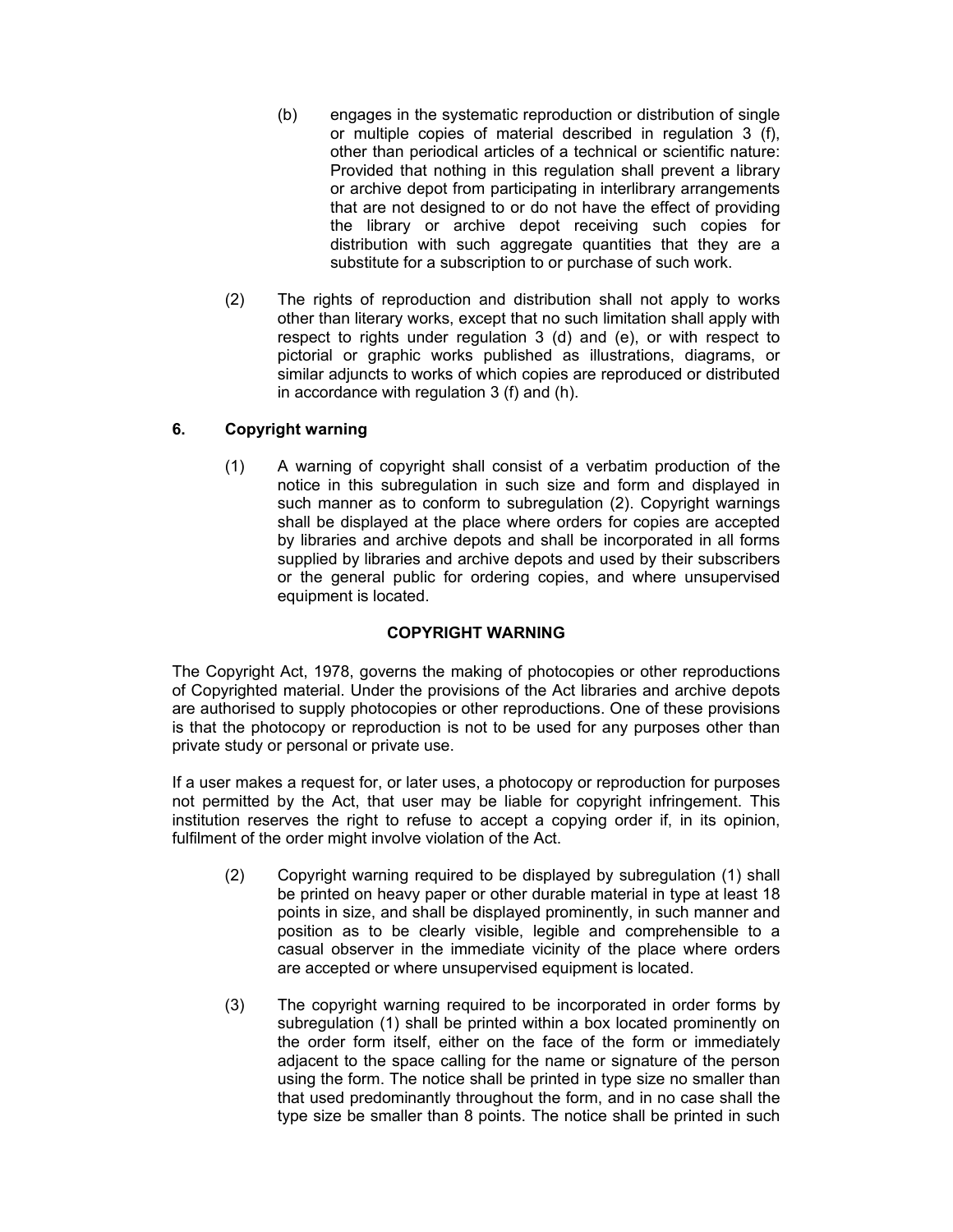a manner as to he clearly legible, comprehensible and readily apparent to a casual reader of the form.

### **7. Multiple copies for class-room use**

Subject to the provisions of regulation 2, multiple copies (not exceeding one copy per pupil per course) may be made by or for a teacher for class-room use or discussion.

## **8. Copies for teachers**

Subject to the provisions of regulation 2, a single copy may be made by or for a teacher, at his request, for research, teaching or preparation for teaching in a class.

### **9. Prohibitions on copies for class-room use or for the use of teachers**

Notwithstanding the provisions contained in regulations 7 and 8, the following copying shall be prohibited:

- (a) Copies may not be used to create or replace or substitute anthologies, compilations or collective works;
- (b) no copies may be made of or from works intended to be ephemeral, including workbooks, exercises, standardised tests and test booklets and answer sheets and similar ephemeral material;
- (c) copying may not-
	- (i) be used as a substitute for the purchase of books, publishers' reprints, or periodicals; and
	- (ii) be repeated in respect of the same material by the same teacher from term to term;

# **9A. Reproductions of building plans by a local authority**

Notwithstanding the provisions of regulation 2 the copyright in a building plan in respect of which the original or a reproduction is lodged for purposes of record at an office of a local authority shall not be infringed by the making of a reproduction of such plan by the person in charge of such office or by any other person acting by or with the authority of such person if the owner of land upon which a building has been erected in accordance with that plan requires copies of the plan or any portion thereof for the purpose of making additions of alterations to such building. \*

### **CHAPTER 2 SOUND RECORDING ROYALTIES (regs 10-16**) (Section 14)

### **10. Notices**

(1) The notice required by section 14 (1) (b) and (2) of the Act shall contain the following particulars: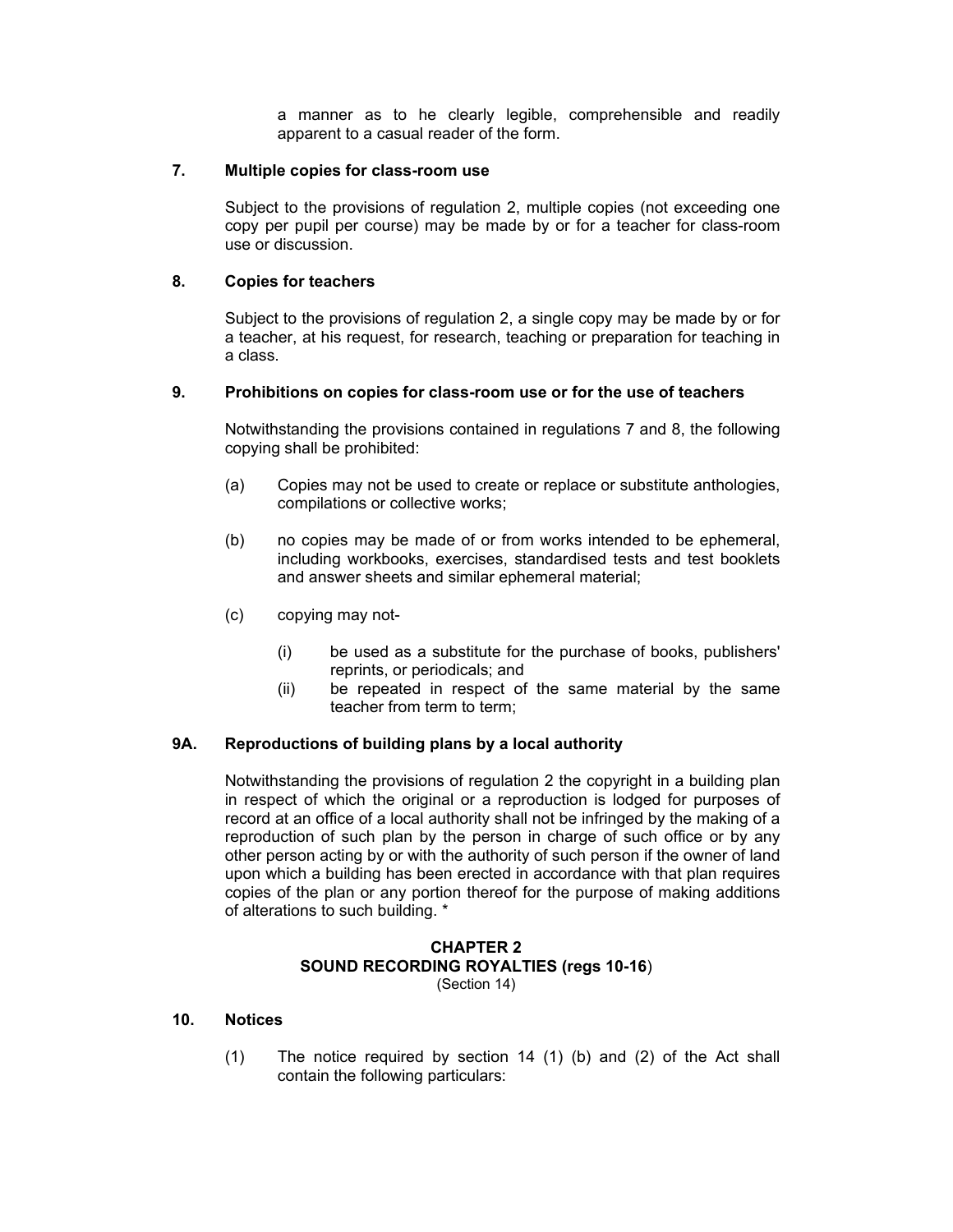- (a) The name and address of the person by whom the notice is given, hereinafter referred to as 'the manufacturer'.
- (b) the name of the work to which the notice refers, hereinafter referred to as 'the work', a description sufficient to identify it and the name of the author and publisher;
- (c) a statement that the manufacturer intends to make records of the work or an adaptation thereof and the address at which he intends to make such records;
- (d) sufficient particulars to identify the record of the work or an adaptation thereof made in or imported into the Republic in such circumstances that section 14 of the Act applies to the records which the manufacturer intends to make.
- (e) the type or types of record on which it is intended to reproduce the work or adaptation and an estimate of the number of recordings of each type that will be manufactured for the purpose of being supplied for retail sale;
- (f) the retail selling price as hereinafter defined of the records or, where it is intended to reproduce the work on more than one type of record, the retail selling price of each type of record which the manufacturer intends to make, and the amount of royalty payable on each record;
- (g) the earliest date on which any of the records will be delivered to a purchaser or otherwise supplied as aforesaid;
- (h) whether any other musical, literary or dramatic work is to be reproduced on the same record with the work and, in relation to any such other work, the particulars specified in subparagraph (b).

# **11. Agreements in respect of royalties payable**

- (1) Royalties may be paid in such manner and at such times as are specified in any agreement that may be concluded between the manufacturer and the owner of the copyright.
- (2) In the absence of any agreement to the contrary, the following provisions of this regulation shall apply to the manner in which and the time at which royalties shall be paid and to the steps to be taken to ensure the receipt of royalties by the owner of the copyright.
- (3) The notice shall, not less than 30 days before any record on which the work is reproduced is supplied to a purchaser or otherwise made available as aforesaid, be sent by registered post or published by advertisement as follows:
	- (a) If the name and an address within the Republic of the owner of the copyright, or of his agent for the receipt of notice, are known, or can by reasonable enquiry be ascertained, the notice shall be sent to such owner or agent at such address;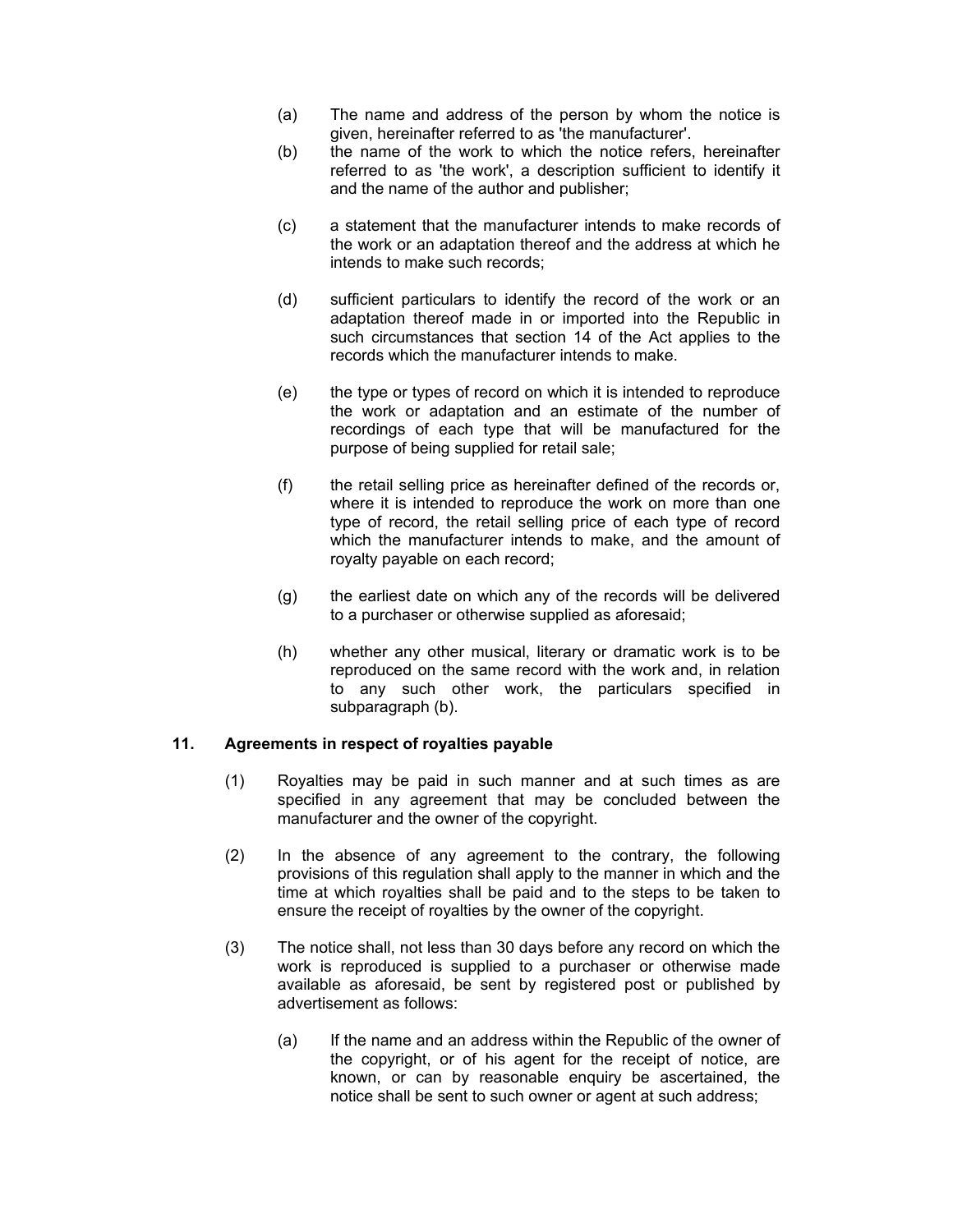- (b) if such name and address are not known and cannot by reasonable enquiry be ascertained, an advertisement shall be inserted in the Gazette giving the particulars specified in paragraphs (a), (b), (c) and (d) of subregulation (1) and stating an address from which the particulars specified in paragraphs (e), (f), (g) and (h) of subregulation (1) may be obtained.
- (4) If, within 14 days of the date of the notice prescribed in regulation 10, the owner of the copyright intimates to the manufacturer, by notice in writing sent by registered post, some convenient place within the Republic from which adhesive labels can be obtained, the manufacturer shall by notice in writing specify the number and denomination of the labels he requires and at the same time tender a sum equivalent to the amount of royalty represented by the labels required.
- (5) If, within 14 days of receipt of the notice required by subregulation (4) to be given by the manufacturer, the copyright owner supplies the labels required, the manufacturer shall, not deliver to a purchaser or otherwise make available for the purpose of its being sold by retail any record made by him to which the notice prescribed in regulation 10 refers unless there is attached thereto or (if the type of record is such that it is not reasonably practicable to attach an adhesive label thereto) to the container in which it is intended to be delivered to a retail purchaser, a label supplied as aforesaid and representing the amount of the royalty payable in respect of that record.
- (6) (a) If the owner of the copyright does not take the steps specified in subregulations (4) and (5) within the times therein respectively specified, the manufacturer may deliver to a purchaser or otherwise make available as aforesaid any record to which the notice specified in regulation 10 hereof refers, without complying with the requirements of subregulations (4) and (5).
	- (b) The manufacturer shall keep an account of all records delivered by him to a purchaser or otherwise made available as aforesaid in accordance with this subregulation, and the amount of the royalties due to the owner of the copyright in respect thereof shall be transferred to a special account and held in trust for the owner of the copyright.
- (7) If the manufacturer takes the steps specified in subregulations (4), (5) and (6), as the case may be, with respect to any records, the taking of those steps shall be deemed to constitute the payment of royalties on those records in accordance with section 14 (1) (d) of the Act.
- (8) For the purpose of this regulation 'the date of the notice prescribed in regulation 10' means-
	- (a) in cases where the notice is required to be sent by registered post, two calendar days after the posting of such notice;
	- (b) in cases where the notice is required to be advertised in the Gazette, the date of such advertisement.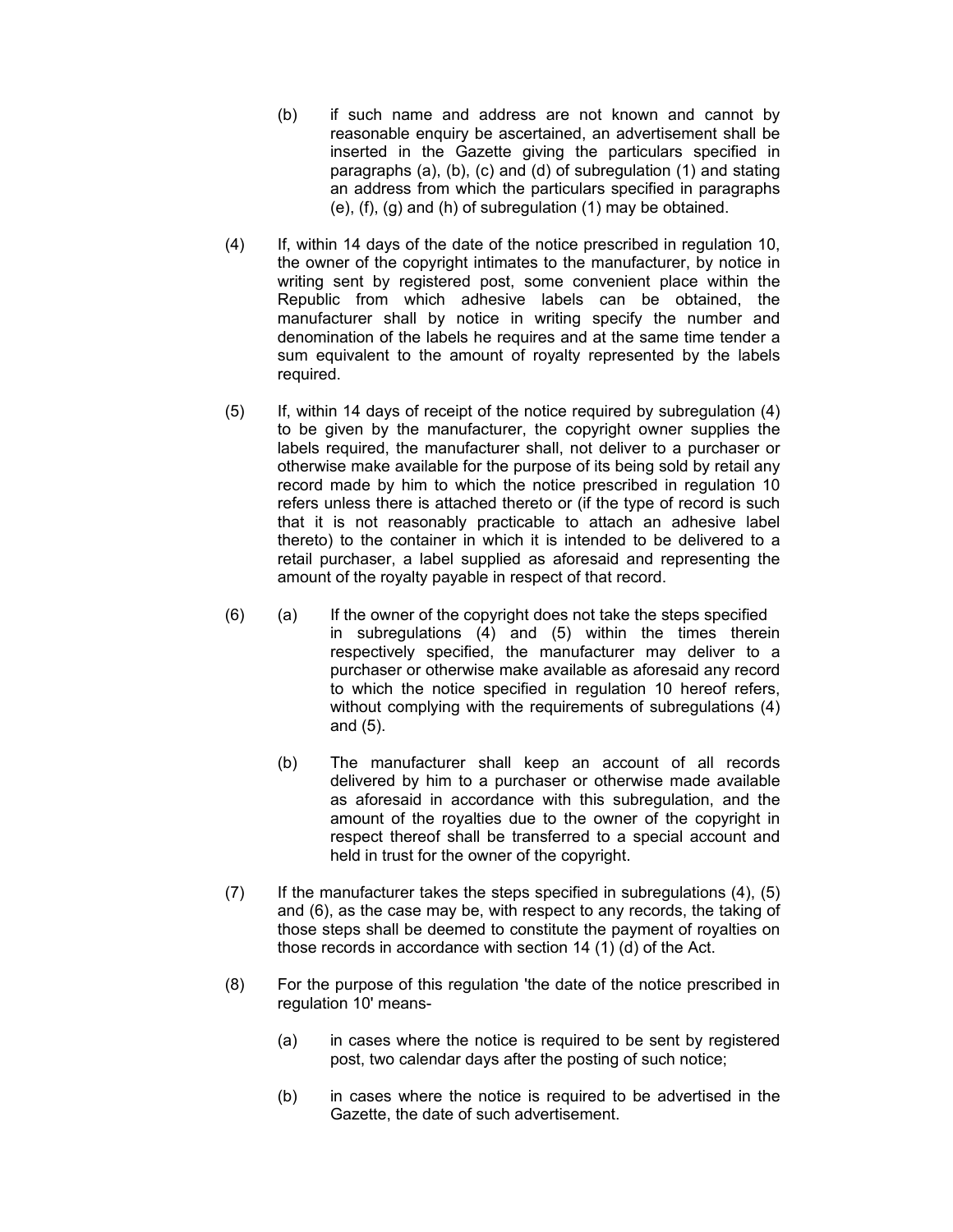(9) The adhesive label supplied as aforesaid shall be an adhesive label, square in shape, the design to be entirely enclosed within a circle and the side of the label to be not greater, than 2 cm in length. The label shall not contain the effigy of any person, nor any word, mark or design such as to suggest that the label is issued by or under the authority of the Government for the purpose of denoting any tax payable to the Government.

# **12. Retail selling price**

The 'retail selling price of a record' shall mean-

- (a) the manufacturer's bona fide recommended retail selling price, less any tax or duty, or both, imposed by a Government authority; or
- (b) if there is no recommended manufacturer's retail selling price, then the manufacturer's highest published wholesale list price of that type of record, less Government tax or duty, or both included therein plus 50 per cent thereof; or
- (c) if there is an agreement in existence between the manufacturer and the copyright owner defining the retail selling price, than such agreed price shall apply.

# **13. Enquiries**

- (1) The enquiries referred to in section 14 (4) of the Act shall be directed to the owner of the copyright by name or his duly authorised agent (if his name is not known and cannot by reasonable enquiry be ascertained) in general terms as 'the owner of the copyright' in the work in respect of which the enquiries are made, and shall contain-
	- (a) a statement of the name and address of the person making the enquries;
	- (b) a statement of the name and address of the person making the enquries:
	- (c) a statement that a record of the work or an adaptation therefore has previously been made in or imported into the Republic for the purposes of retail sale, with the trade name (if any) and a description of such record sufficient to identify it;
	- (d) an enquiry whether the record so described was made in or imported into the Republic for the purposes of retail sale by or with the licence of the owner of the copyright.
- (2) The enquiries shall be sent by registered post or published by advertisement as follows:
	- (a) If an address within the Republic of the owner of the copyright or his agent is known or can by reasonable enquiry be ascertained, the enquiries shall be sent to such address;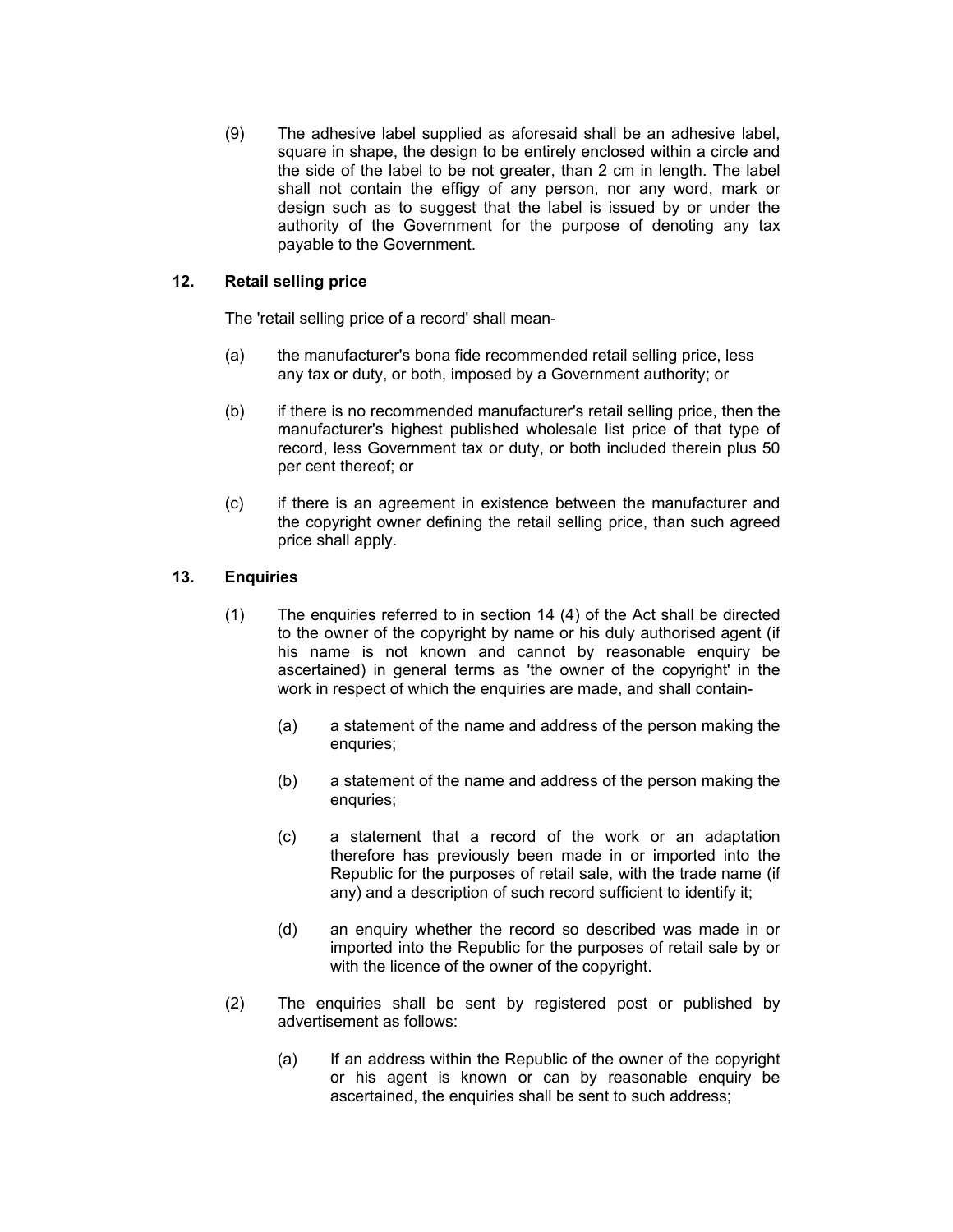- (b) if such an address is not known and cannot by reasonable enquiry be ascertained, the enquiries shall be advertised in the Gazette.
- (3) The prescribed time for reply to such enquiries shall be-
	- (a) to an enquiry duly sent by registered post, 14 calendar days after the second day following the posting of such enquiry;
	- (b) to an enquiry duly advertised in the Gazette, 14 calendar days after the date of such advertisement.

# **14. Determination of royalties**

- (1) The royalty payable in terms of section 14 (1) (d) of the Act shall be 5 per cent retail selling price of the record as defined in regulation 12: Provided that, if the amount so calculated includes a fraction of a cent that fraction shall be reckoned as one half of a cent and if, but for his proviso the calculation would include a fraction of more than half a cent, that fraction shall be one cent.
- (2) In the case of a record comprising two or more musical works (with or without other material and either in their original form or in the form of adaptations) in which copyright subsists-
	- (a) the minimum royalty in the absence of an agreement as envisaged in regulation 11 (1) shall be one half of one cent in respect space of each of those works; and
	- (b) if the owners of the copyright in the works are different persons, the royalty shall be apportioned among them in such manner as may be agreed upon by them or as may, in a default of agreement, be determined by arbitration

# **15. Inspection**

Upon demand made by the owner of copyright or his duly authorised agent, the manufacturer shall permit the said person-

- (1) to carry out a physical inspection of and check all stocks held by or on behalf of the manufacturer;
- (2) to examine the stock records of the manufacturer to check and determine-
	- (a) the number of records manufactured;
	- (b) the number of records sold or delivered; and
	- (c) the number of records on hand.

#### **16. Separate agreement**

It shall be competent for any persons who would otherwise be bound by the terms of the regulations in this Chapter to enter into a written agreement in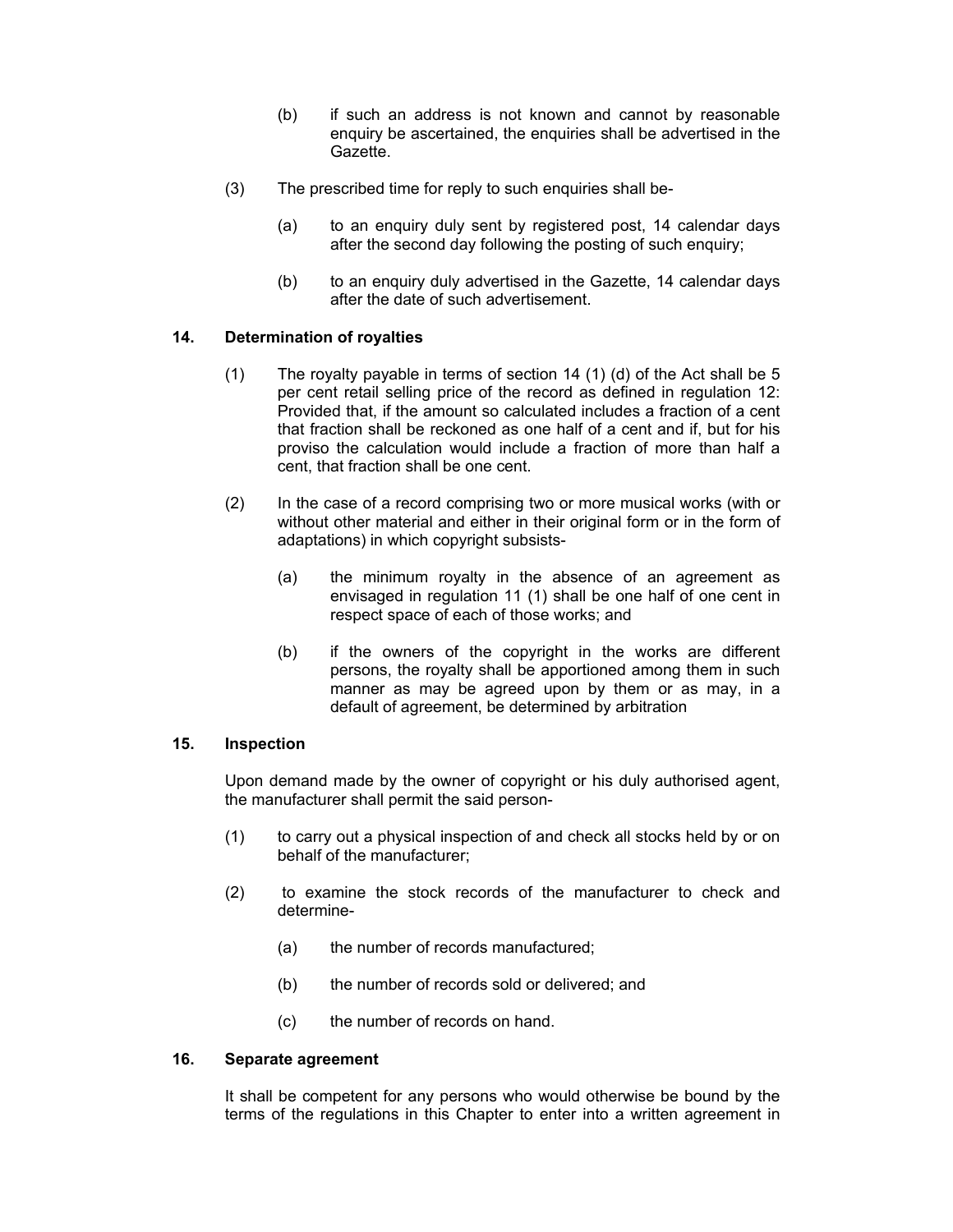terms of which they agree that other provisions shall apply between them in regard to the matters covered by these regulations; provided, however, that such agreement is not incompatible with the Act.

# **CHAPTER 3 AUTHORS OF CINEMATOGRAPH FILMS (regs 17-18)**

(Section 26 (6))

## **17. Inscription of name on cinematograph films**

For the purpose of section 26 (6) the name of the author of a cinematographic film may appear in any sequence or in any frame of the film, whether the name is visible or not when the film is shown as a moving picture: Provided that such name shall be preceded or followed by the word 'copyright', or 'outeursreg', or 'kopiereg', or the symbol (c), or (o), or (k), or the words 'all rights reserved' or 'alle regte voorbehou', or any other obvious or ordinary symbol therefor or abbreviation thereof, either with or without letters or digits indicating a date.

### **18. Registered trade mark indication**

The name of the author referred to in regulation 17 may be indicated by-

- (a) a trade mark of which the author is the registered proprietor; or
- (b) a trade mark of which the author is a registered user:

Provided that such trade mark or registered user has been registered under the Trade Marks Act, 1963 (Act 62 of 1963).

#### **CHAPTER 4 COPYRIGHT TRIBUNAL (regs 19-39)**  (Sections 29 to 36)

# **19. Forms**

The forms herein referred to are the forms contained in Schedule 1 to these regulations, and such forms shall be used in all cases to which they apply but may be modified or amended as directed by the Registrar.

### **20. Registrar of Copyright Tribunal**

The Registrar or any member of his staff delegated by him shall act as Registrar of the Copyright Tribunal.

## **21. Commencement of proceedings**

- (1) A licence scheme may be referred under section 31 of the Act or referred again under section 32, and an application for a declaration that the applicant is entitled to a licence may be made under section 33 by serving on the Registrar a notice substantially in accordance with Form 1, Form 2 or Form 3, as the case may be
- (2) In the case of a reference under section 31 or an application under section 33, the organisation or person at whose instance the reference or application is made shall at the same time serve a copy of the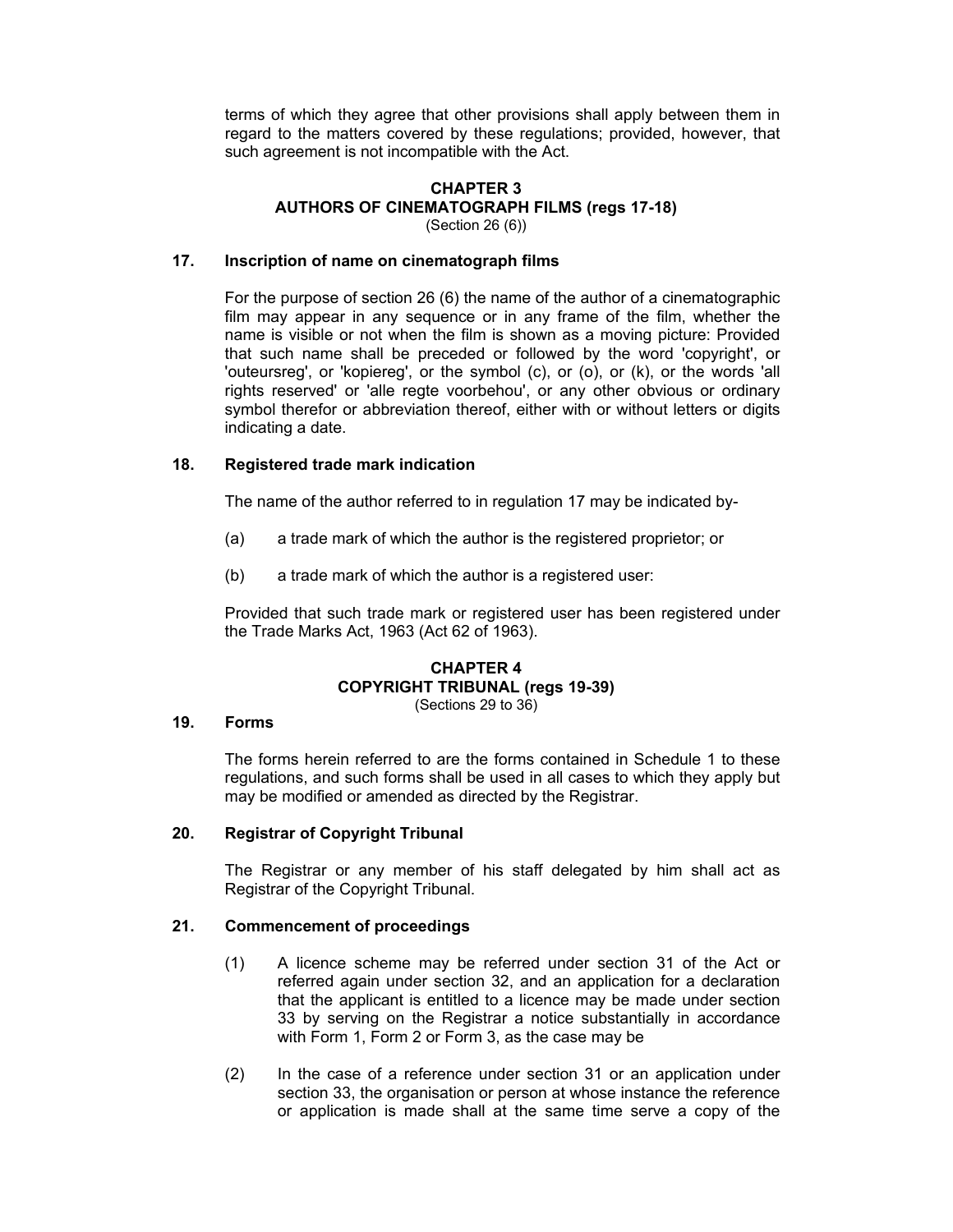notice referred to in subregulation (1) on the licensing body or person named in the notice.

(3) In the case of a further reference under section 32, the licensing body, organisation or person at whose instance the further reference is made shall at the same time serve a copy of the notice referred to in subregulation (1) on all the parties to the reference on which the Tribunal made the previous order with respect to the licence scheme.

## **22. Application for special leave under section 32 (2)**

- (1) A licensing body, organisation or person desiring to apply for the special leave of he Tribunal under section 32 (2) may do so by serving a notice substantially in accordance with Form 4 on the Registrar and on all the parties to the reference on which the Tribunal made the previous order with respect to the licence scheme.
- (2) The Tribunal shall deal with and dispose of the application as it thinks just, after considering any representations in writing made within 30 days after service of notice of the application by any person on whom the notice was served, and, if the Tribunal thinks fit, application giving the applicant and all such persons as aforesaid an opportunity of being heard on the application.

### **23. Advertisement of reference or application**

- (1) Except where the Tribunal otherwise directs, the party originating proceedings shall give notice by advertisement in the Gazette of every reference under section 31 or 32 of every application under section 33: Provided that a reference by an organisation claiming to be representative of persons requiring licences shall not be advertised until the Tribunal has decided in terms of regulation 24 that the organisation is reasonably representative of such persons.
- (2) An advertisement under subregulation (1) shall state-
	- (a) the name and address of the licensing body, organisation or person at whose instance the reference or application is made;
	- (b) the names and addresses of the licensing body and of all other persons on whom copies of the reference or application have been served;
	- (c) the nature of the reference or application;
	- (d) the time, being not less than 30 days from the publication of the advertisement, within which any organisation or person may apply to the Tribunal to be made a party, to the proceedings.

#### **24. Application to be made a party**

An application to the Tribunal by any organisation or person claiming to have a substantial interest in the matter in dispute to he made a party to a reference under section 31 or 32 or to an application under section 33 may be made by serving a notice substantially in accordance with Form 5 on the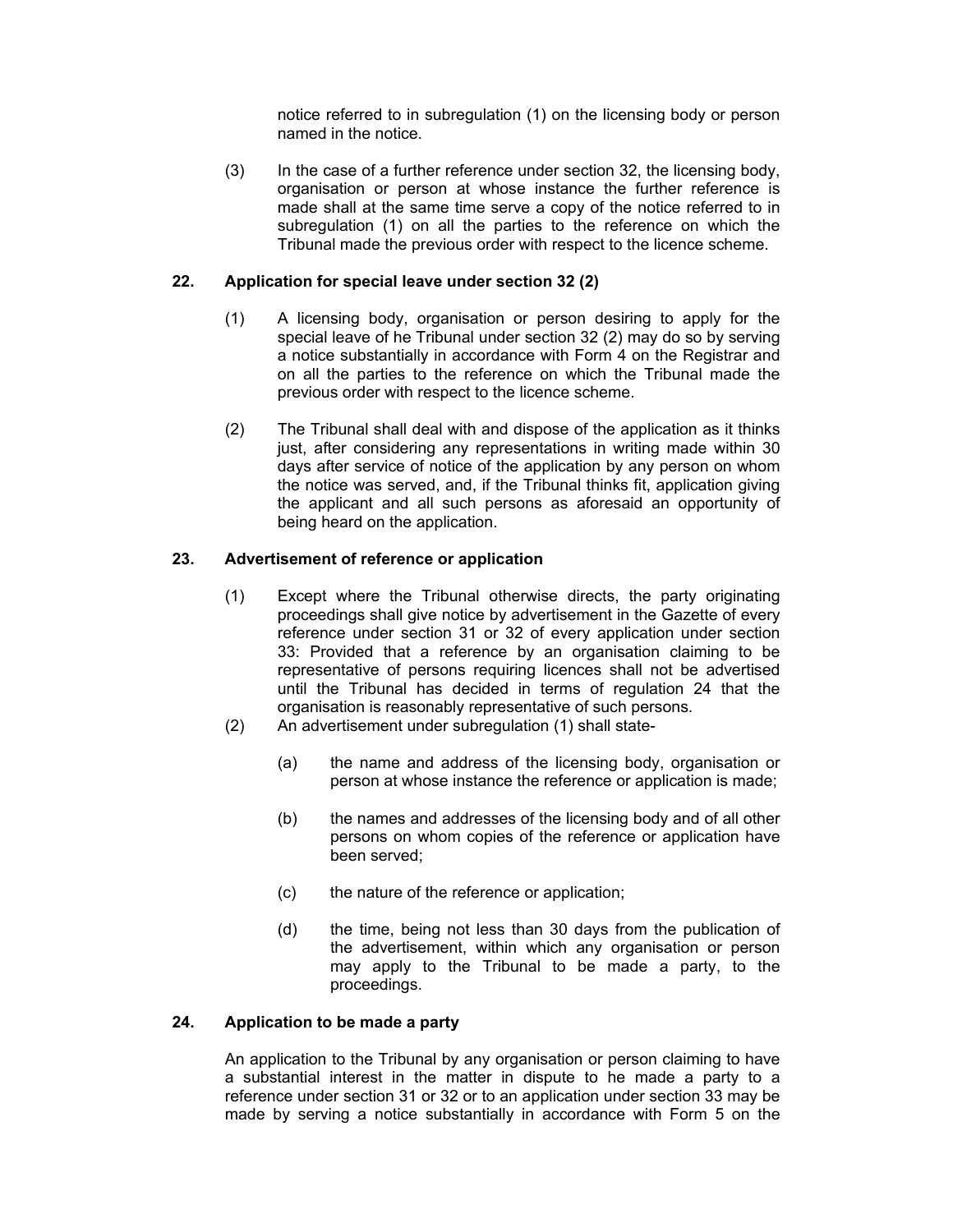Registrar and on all the parties mentioned in the advertisement required by regulation 23 or, where there has been no such advertisement, then on such persons as the Tribunal may direct.

# **25. Preliminary questions**

- (1) A licensing body named in a reference under section 31 or 32 by an organisation claiming to be representative of persons requiring licences may object to the reference on the grounds that the organisation is not reasonably representative of the class of persons it claims to represent.
- (2) A licensing body, organisation or person at whose instance a reference under section 31 or 32 or an application under section 33 is made, or a licensing body named in any such reference or application, may object to any application by an organisation or person to be made a party to the proceedings on the grounds that such organisation or person has no substantial interest in the matter in dispute.
- (3) An objection under subregulation (1) or (2) shall be made by serving on the Registrar a notice substantially in accordance with Form 6 or Form 7, as the case may be, within 30 days of service of notice of the reference or application which is the subject of the objection.
- (4) A copy of the notice required by subregulation (3) shall at the same time be served-
	- (a) in the case of an objection to a reference, on the organisation at whose instance the reference is made;
	- (b) in the case of an objection to an application to be made a party to a reference or to an application under section 33, on the organisation or person applying to be made a party and on any licensing body, organisation or person other than the objector entitled to give notice of objection under subregulation (2).
- (5) Before determining whether the organisation is reasonably representative of the class of person it claims to represent or, as the case may be, whether the organisation or person applying to be made a party to the proceedings has a substantial interest in the matter in dispute, the Tribunal shall give such organisation or person an opportunity of commenting in writing on any objection of which notice has been given under subregulation (3), and may, if it. thinks fit, give such organisation or person as aforesaid, the objector and any licensing body or person concerned an opportunity of being heard on the objection.
- (6) If no notice of objection is given under subregulation (3), the Tribunal shall as soon as may be practicable consider whether the organisation at whose instance the reference is made is reasonably representative of the class of person it claims to represent or, as the case may be, whether the organisation or person applying to be made a part to the proceedings has a substantial interest in the matter in dispute and ought reasonably to be made a party: Provided that the Tribunal shall not reach an adverse decision without giving the organisation or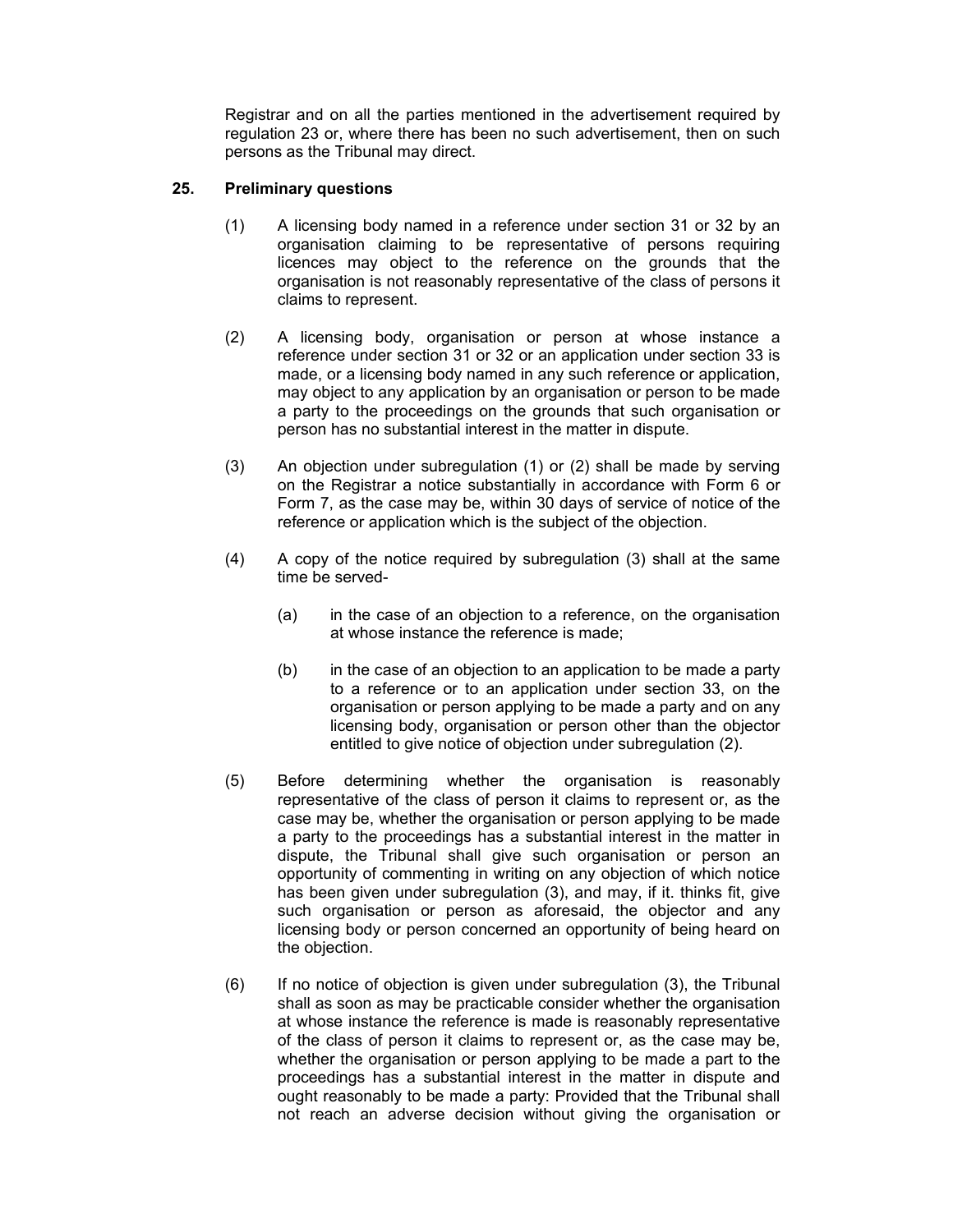person concerned an opportunity of making representations in writing to the Tribunal or, if the Tribunal thinks fit and such organisation or person so desires, of being heard.

(7) The Registrar shall give notice in writing of the Tribunal's decision to the organisation at whose instance the reference is made or, as the case may be, to the organisation or person applying to be made a party to the proceedings and to all other parties to the proceedings. In the case of a further reference under section 32, notice of the Tribunal's decision shall also be given to any other persons who were parties to the reference on which the Tribunal made the previous order with respect to the licence scheme.

# **26. Consideration of references and applications**

- (1) The Registrar shall, as soon as is practicable after all preliminary questions have been disposed of under regulation 25, fix a date for the consideration by the Tribunal of every reference under section 31 or 32 or application under section 33, and the Registrar shall give not less than 30 days prior notice in writing of the date so fixed to all parties to the reference or application.
- (2) Every party wishing to make representations in writing to the Tribunal shall serve a copy of his representations on the Registrar and on every other party to the proceedings not less than 14 days before the date fixed under subregulation (1).
- (3) Any party wishing the reference or application to he dealt with at a hearing before the Tribunal may serve notice to that effect in accordance with Form 8 on the Registrar and on every other party to the proceedings not less than seven days before the date fixed under subregulation (1), and in that case the Tribunal shall fix a place and time for the hearing, and the Registrar shall give notice in writing of the place and time so fixed to all parties to the proceedings.
- (4) If no party serves notice requesting a hearing under subregulation (3) the Tribunal shall proceed to consider the reference or application and shall make such order thereon as it thinks just after considering all representations received by the Tribunal in support of and in opposition to the reference or application, as the case may be.

# **27. Procedure at hearing**

- (1) If notice is given by any party requesting a hearing under regulation 26 (3) every party to the reference or application shall be entitled to attend the hearing and address the Tribunal and call oral evidence.
- (2) The hearing shall be in public.
- (3) Subject to the provisions of these regulations, the Tribunal shall, at any hearing or proceedings before it, have all such powers and jurisdiction as are possessed by a judge sitting alone to try a civil action before a provincial division of the Supreme Court, and it may subject to these regulations, regulate the procedure before it in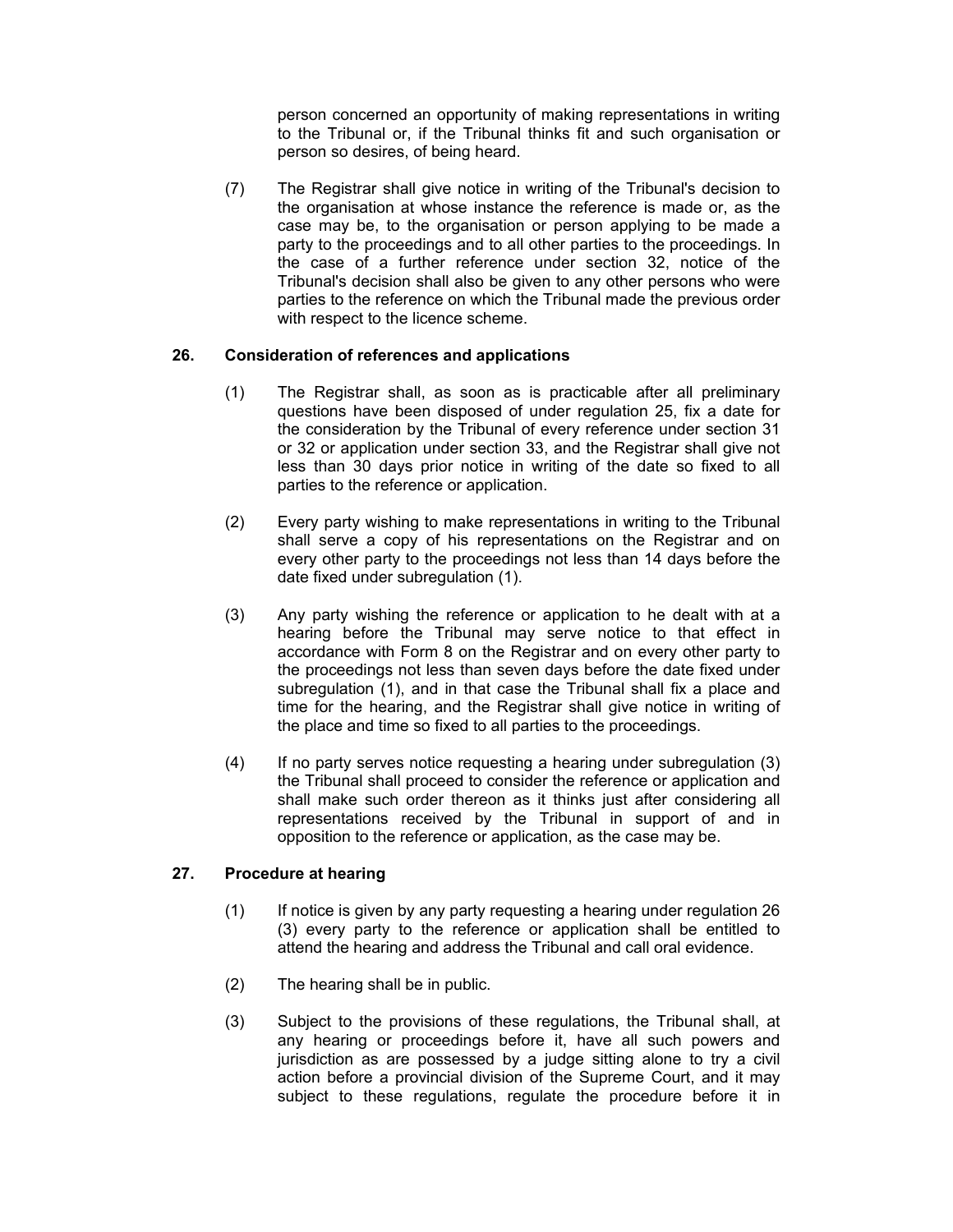accordance with the provisions of the Uniform Rules of Court of the Supreme Court of South Africa.

## **28. Interlocutory applications**

- (1) Any proceedings before the Tribunal not leading to a final order shall be disposed of by the Tribunal.
- (2) The application shall be made in writing, stating the grounds upon which it is made, and shall be sent to the Registrar.
- (3) If all parties to the proceedings consent to the application, it shall be accompanied by consents signed by them or on their behalf; and in any other case, a copy of the application shall, before it is made, be served by the applicant on every other party, and the application shall state that this has been done.
- (4) Any party objecting to the application may, within seven days after receiving a copy thereof, send written notice of objection to the Registrar and to the applicant, in that case, before disposing of the application, the Tribunal shall consider any objection of which notice has been given as aforesaid and may, if it thinks fit, give all parties concerned an opportunity of being heard.

# **29. Consolidation of proceedings**

If more than one reference under section 31 or 32 relating to the same licence scheme, or more than one application under section 33 relating to the same licensing body or person is pending before the Tribunal, the Tribunal may, if it thinks fit, either of its own motion or on application made under regulation 28, order that some or all of the references or applications, as the case may be, be considered together, and may give such consequential directions as may be necessary: Provided that the Tribunal shall not make an order under this regulation of its own motion without giving all parties concerned a reasonable opportunity of objecting to the proposed order.

### **30. Disclosure of documents**

- (1) Every party to proceedings before the Tribunal shall send to the Registrar and to every other party a copy or any document relevant to the proceedings which is in that party's possession or control.
- (2) If any party fails without just cause to comply with the requirements of subregulation (1), the Tribunal may order him to comply and may give such consequential directions concerning the adjournment of the hearing or otherwise as may be necessary and may order any party to pay any costs occasioned by his default.
- (3) The Tribunal may, if any party fails within the time fixed by it to comply with any order made under subregulation (2), order that such party shall be deemed to have abandoned any interest it may have had in the proceedings and dismiss the application or reference case may be, and make such order concerning costs as it deems fit.

### **31. Evidence**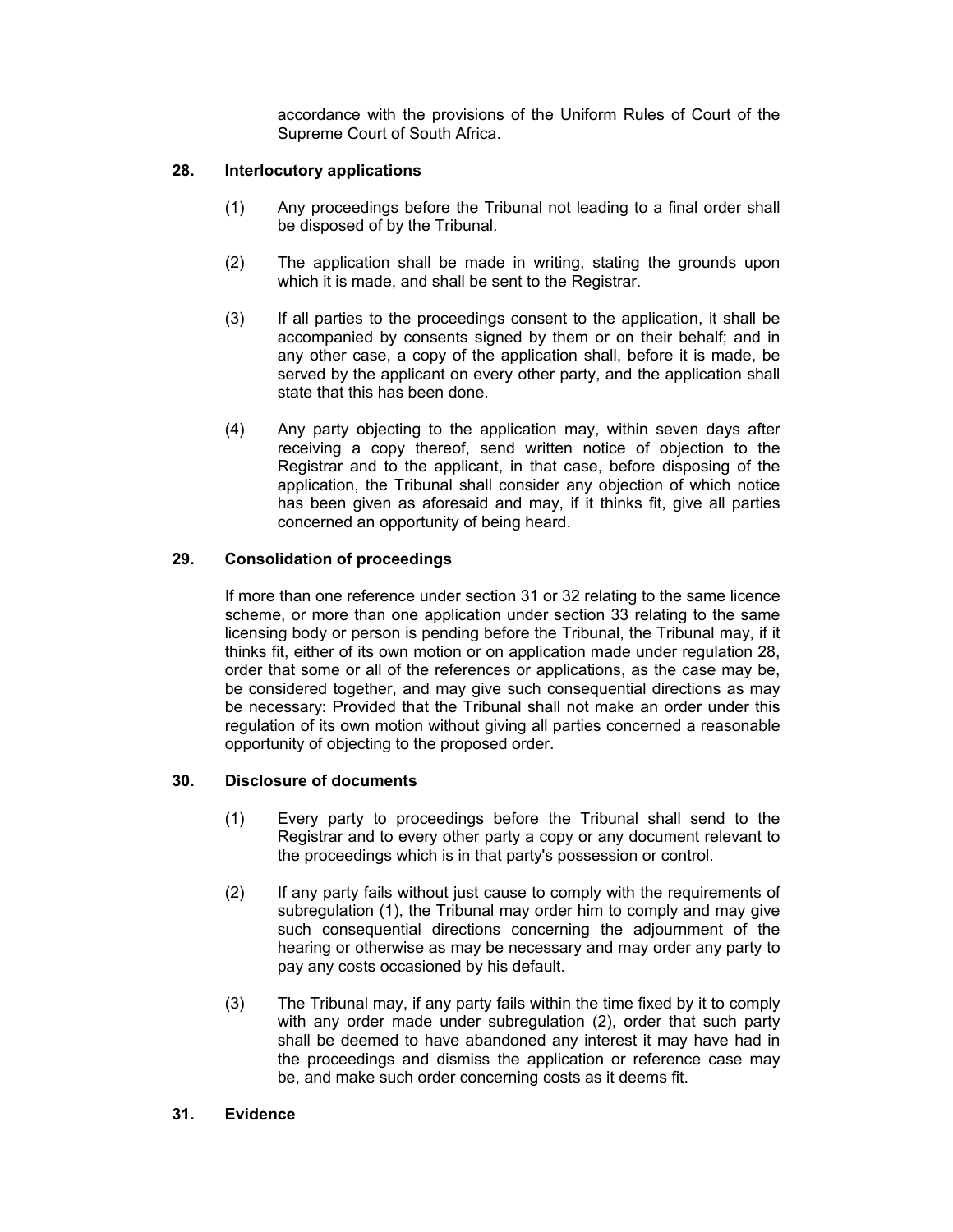- (1) Evidence at any hearing before the Tribunal shall be given orally or, if the parties agree or the Tribunal so orders, by affidavit, but the Tribunal may at any stage of the proceedings require the personal attendance of any deponent for examination and cross-examination.
- (2) The provision of regulation 27 (3), in so far as he relate to the attendance of witnesses or their failure to attend on a subpoena or order by the Tribunal, shall apply to any witness so subpoenaed or ordered to attend.

# **32. Right of audience**

In any proceedings before the Tribunal any party may appear and be heard either in person or by counsel or attorney or patent attorney or patent agent.

### **33. Withdrawal of reference or application**

By notice in writing served on the Registrar and on all parties to the proceedings, a reference under section 31 or 32 or an application under section 33 may be withdrawn at any time before it has been finally disposed of, but such withdrawal shall be without prejudice to the Tribunal's power to make an order concerning the payment of costs incurred up to the time of service of the notice: Provided that the Tribunal may proceed with a reference on the application of the licensing, body named therein, notwithstanding the purported withdrawal of the reference by any other party thereto.

### **34. Decisions of the Tribunal**

- (1) The final decision of the Tribunal on every reference under section 31 or 32 and on every application under section 33 shall be given in writing and shall include a statement of the Tribunal's reasons.
- (2) Except where the operation of the order is suspended under regulation 35 (4), the Registrar shall send every party to the proceedings a copy of the Tribunal's decision and shall cause a copy to be made available at the office or public inspection.
- (3) The Registrar may in any case arrange that particulars of the decision shall be advertised in the Patents Journal published under section 14 of the Patents Act, 1978.

### **35. Application for reference of question of law to Court**

- (1) An intended application to bring under review in terms of section 36 any decision, ruling or order by the Tribunal shall (unless made at the hearing) be made by notice in writing to the Registrar and may be made at any time within 90 days after the Tribunal has given its decision in the proceedings in which the question arose.
- (2) Such notice shall be served on all the parties interested in the application who may in any such application be heard by the Court.
- (3) The set-down for hearing of any matter shall be in accordance with the Uniform Rules of Court of the Supreme Court of South Africa.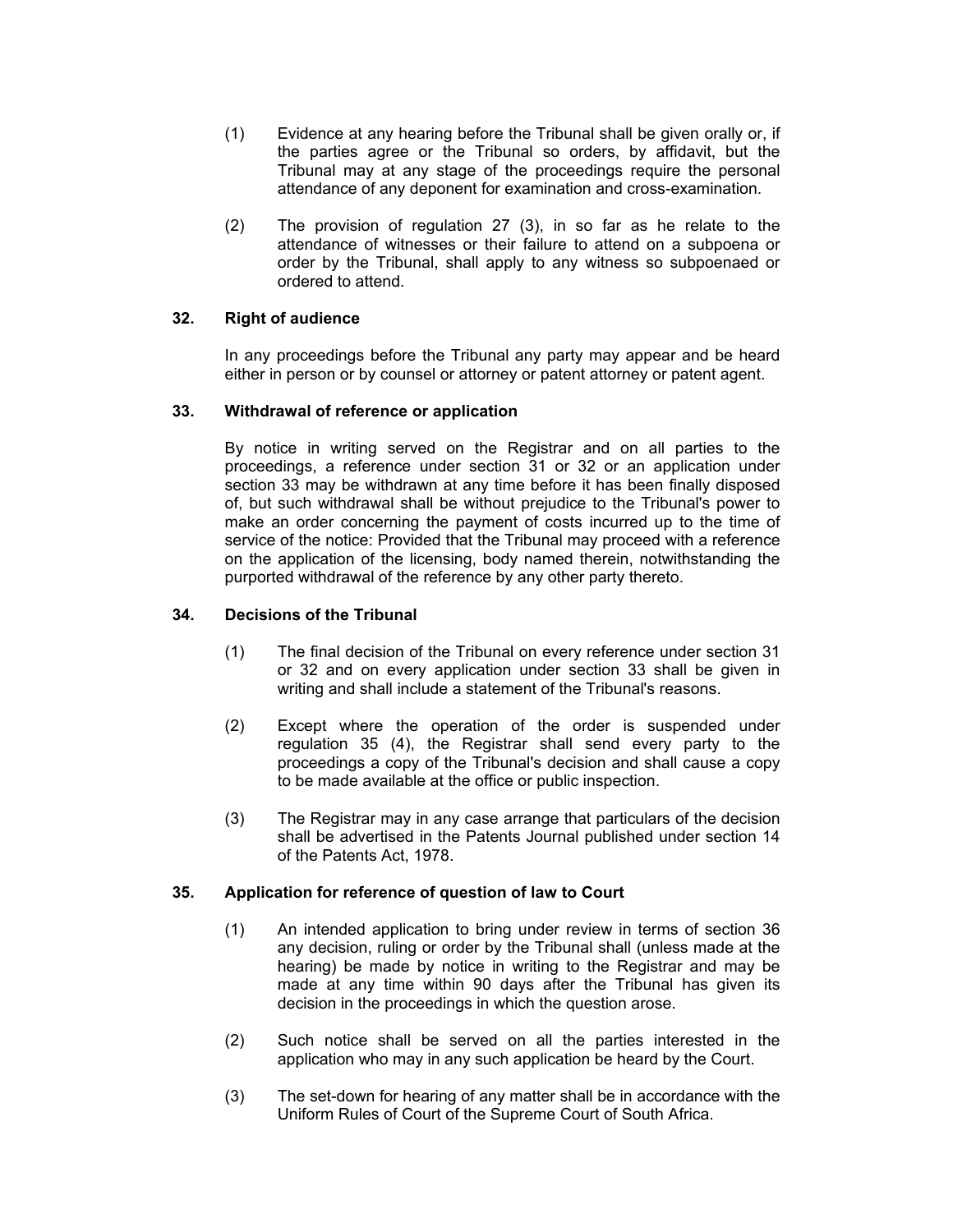(4) The Tribunal may, during the hearing of any matter by the Supreme Court, suspend the operation of any decision, ruling or order made by it until the Supreme Court has finally decided any such matter. Such a suspension shall not exceed a period of six months from the date of the Tribunal's decision, unless the Tribunal, on the application of the parties, extends such period.

# **36. Costs**

- (1) The costs of and incidental to any proceedings shall be in the discretion of the Tribunal, which may direct that any party against whom an order for costs is made shall pay to any other party a lump sum by way of costs or such proportion of the costs as it may deem just
- (2) When no order for payment of a lump sum has been made, the Registrar shall, if so required by an party to the proceedings, undertake the taxation of any bill of costs, and any proceedings relating to such taxation shall be subject mutatis mutandis to the rules applicable to the taxation of costs by any registrar of the Supreme Court of South Africa with respect to bills presented to such registrar for taxation.

### **37. Fees**

- (1) The fees to be paid under the Act shall be the fees specified in Schedule 2 to these regulations and shall be payable as follows:
	- (a) By affixing revenue stamps to any document concerned, which stamps may be cancelled by a receiver of revenue or the Registrar; or
	- (b) by impressing a stamp on any document concerned by means of a die approved by the Secretary for Inland Revenue; or
	- (c) in such other manner as the Registrar may direct.
- (2) The Registrar may refuse to accept any notice or documents lodged with or served on him if not stamped in accordance with Schedule 2, and notices or documents so refused shall not be admissible in any proceedings until duly stamped in accordance with the fees prescribed.

#### **38. Service of documents**

(1) Any notice or other document required by these regulations to be served on or sent to any person may be sent to him by pre-paid post at his address for service or, where no address for service has been given, at his office principal place of business or last known address, and every notice or other document required to be served on or sent to the known address, and every notice or other Tribunal may be sent by pre-paid post to the Registrar at the Patents Office, Pretoria.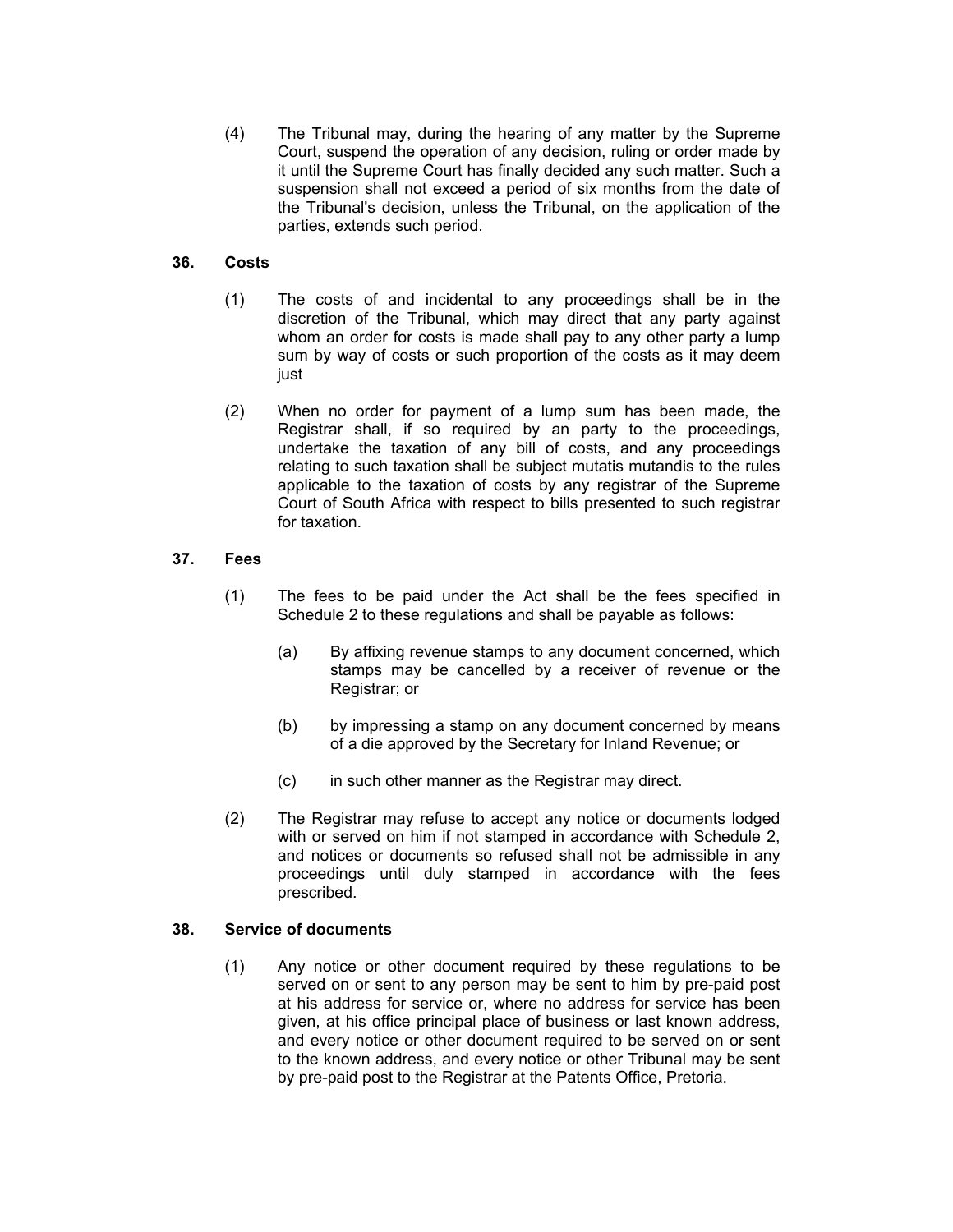- (2) Any notice or other document required to be served on a licensing body or organisation which is not a body corporate may be sent to the secretary, manager or other similar officer.
- (3) The Tribunal may direct that service of any notice or other document be dispensed with or effected otherwise than in the manner provided by these regulations.

# **39. Time**

- (1) Whenever any time is specified by these regulations within which any act or thing is to the done, such time may be abridged by agreement, or the registrar or the Commissioner, as the case may be, may extend such time either before or after its expiry.
- (2) If the last day for the doing of any act falls on a day on which the office is closed and by reason thereof the act cannot be done on that day, such act may be done on the next day on which the office is open.

### **CHAPTER 5 MISCELLANEOUS (regs 40-42)**

## **40. Office hours**

The office shall be open from 08h00 to 12h30 and from 14h00 to 15h30 from Mondays to Fridays, except on the following days:

- (a) All days proclaimed public holidays in terms of any relevant law; and
- (b) days which may from time to time be notified by a placard posted in a conspicuous place at the office.

# **41. Repeal of regulations**

The regulations promulgated under Government Notices R407 of 18 March 1966, R408 of 18 March 1966, R414 of 18 March 1966, R415 of 18 March 1966 and R1289 of 28 July 1972 are hereby repealed.

### **42. Short title and commencement**

These regulations shall be known as the Copyright Regulations, 1978, and shall come into operation on 1 January 1979.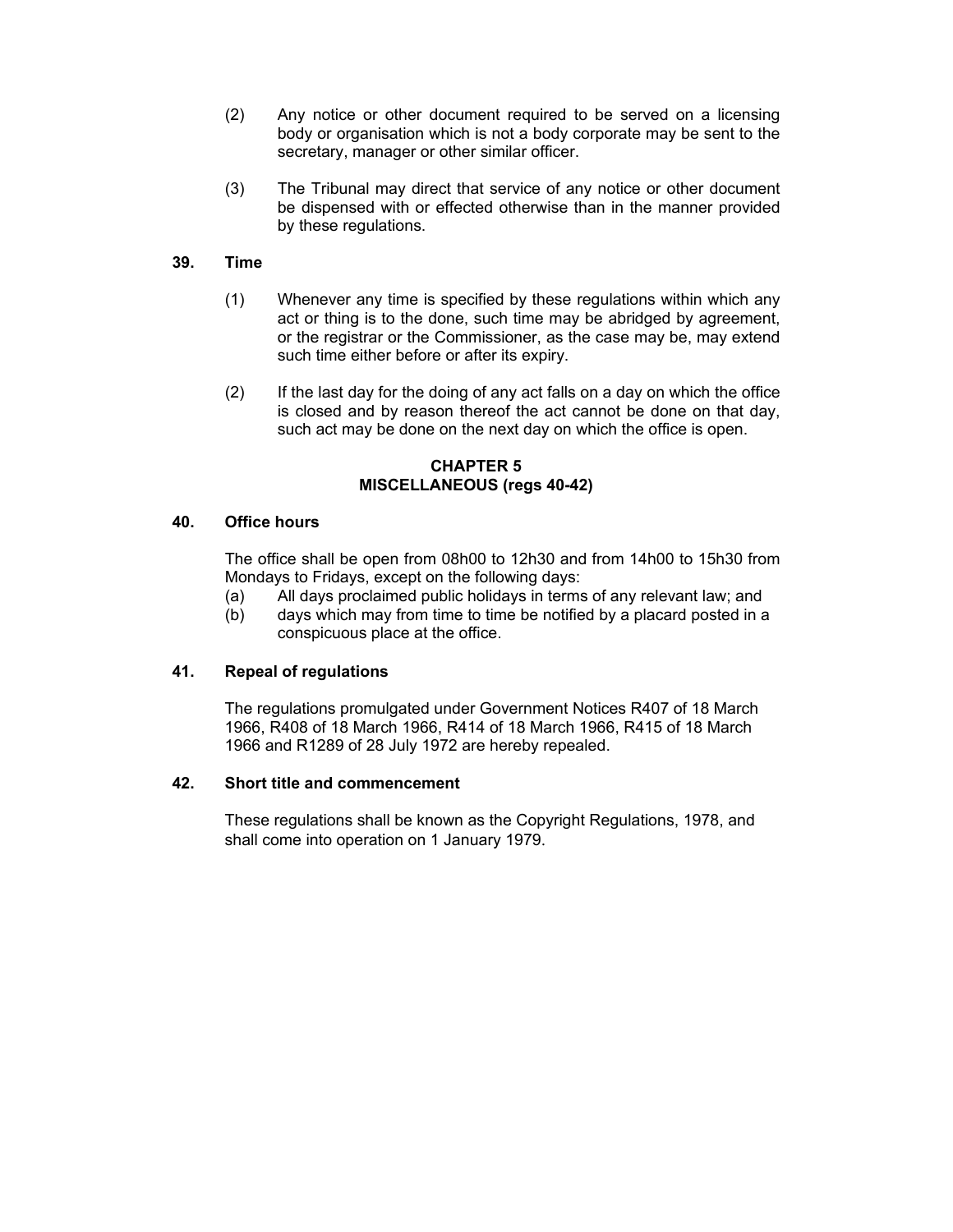#### **Schedule 1 FORMS Form 1 Notice of reference under section 31**

R20 revenue stamp or franking machine impression

### COPYRIGHT ACT, 1978 COPYRIGHT TRIBUNAL

### NOTICE OF REFERENCE UNDER SECTION 31

- To: The Registrar Copyright Tribunal c/o Patents Office Pretoria
- 1. Take notice that (name and address of organisation or person making the reference) (hereinafter referred to as 'the referrer') hereby refers to the Tribunal the licence scheme hereinafter described, operated by the (name and address of licensing body) (hereinafter called 'the licensing body'), which is a licensing body for the purpose of the Copyright Act, 1978.
- 2. The scheme to which this notice relates (hereinafter called 'the scheme') is (short description of scheme).
- 3. The referrer is . . . . . . . . . . . . . . . . . . . . . . . . . . . . . . . . . . . . . . . . . . . . . . . . . . 1 \* (an organisation claiming to be a representative of persons requiring licences in cases)/(a person claiming that he requires a licence in a case) to which the scheme applies.
- 4. (Here give grounds for statement in paragraph 3. Where referrer is an organisation, particulars should be given of the persons it claims to represent and grounds on which it claims to be reasonably representative of them.)
- 5. A dispute has arisen between the referrer and the licensing body in the following circumstances (give particulars of dispute).
- 6. The referrer submits that the scheme is unreasonable in the following respects (give particulars).
- 7. All communications regarding this reference should be addressed to . . . .(2).\* (the referrer at the address shown above)/[the referrer's attorney(s)/agent(s), whose name and address are as under].
- 8. A copy of this notice has been sent to the licensing body at the address shown above.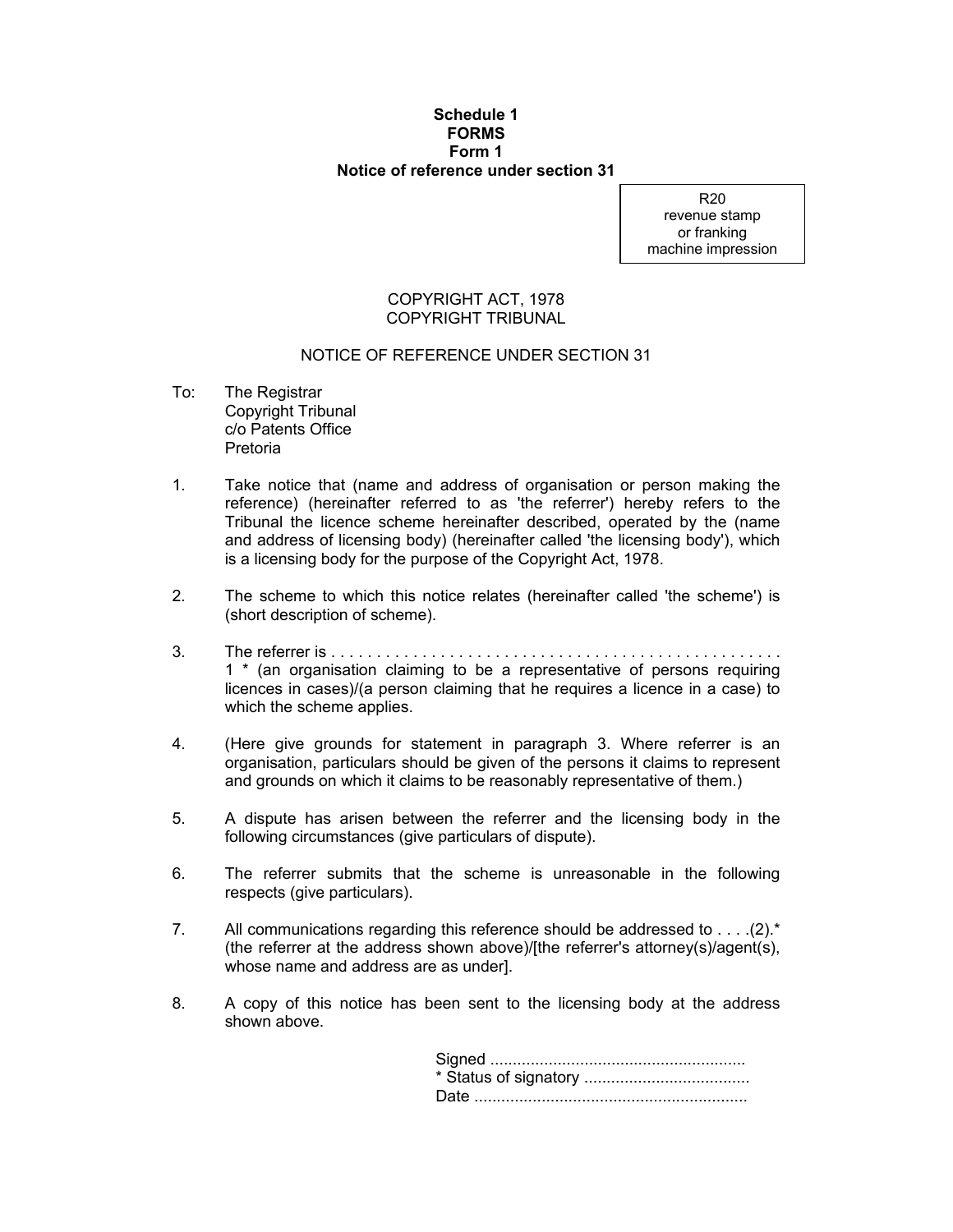### **Notice of reference under section 32**

# COPYRIGHT ACT, 1978 COPYRIGHT TRIBUNAL NOTICE OF REFERENCE UNDER SECTION 32

R20 revenue stamp or franking

hi i i

- To: The Registrar Copyright Tribunal c/o Patents Office Pretoria
- 1. Take notice that \* (name and address of licensing body/organisation or person making the further reference) (hereinafter referred to as 'the referrer') hereby refers to the Tribunal the licence scheme \* (confirmed/varied) by the Tribunal by an order dated (........................) and bearing the reference number (.................................)
- 2. The referrer submits that the scheme as so \* confirmed/varied is unreasonable in the following respects (give particulars).
- 3. All communications regarding this further reference should be addressed to \* (referrer at the address shown above)/[the referrer's attorney(s)/agent(s), whose name and address are as under].
- 4. A copy of this notice has been sent to all the parties to the previous reference.

#### **Form 2**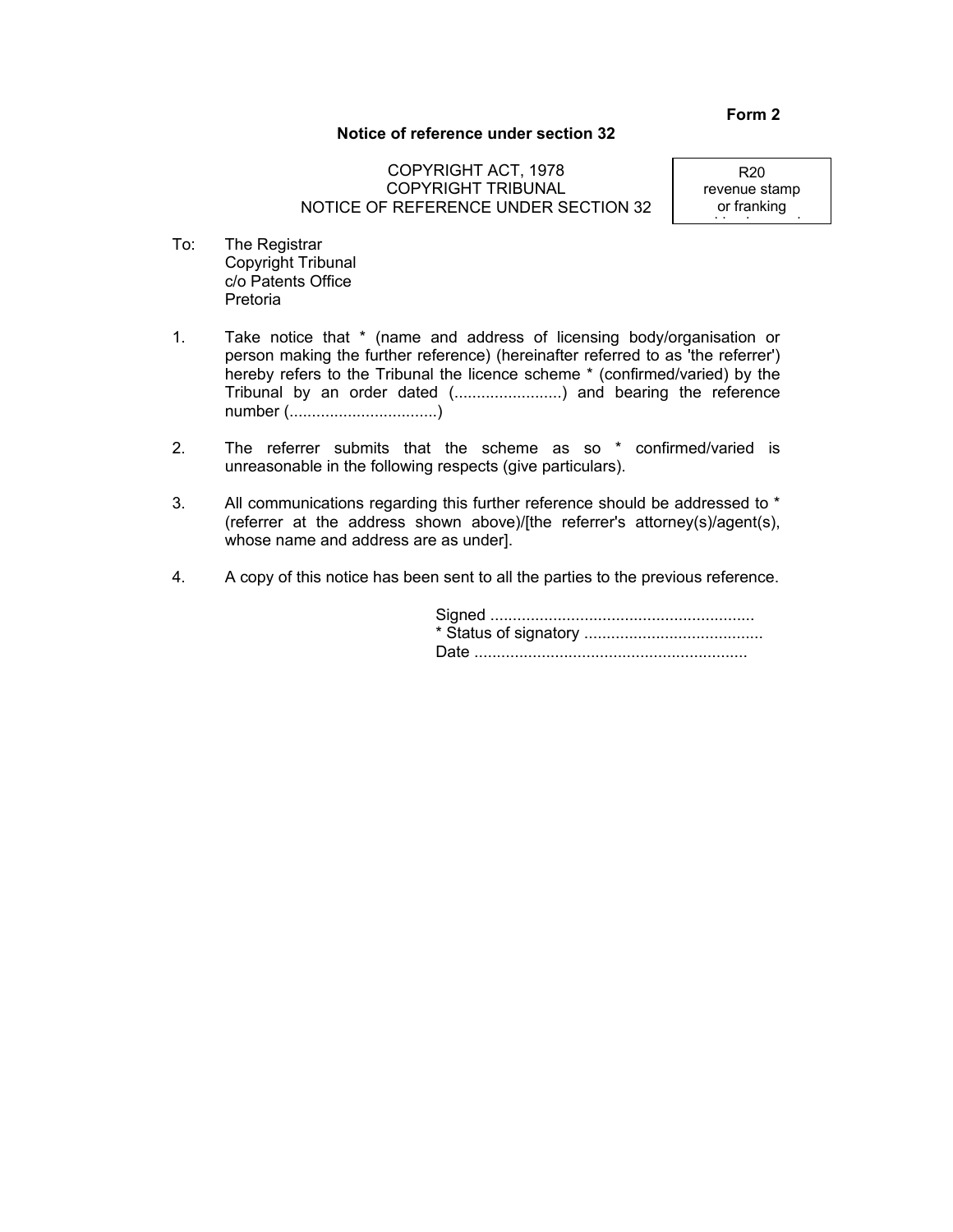## **Notice of reference under section 33**

R20 revenue stamp or franking machine impression

### NOTICE OF REFERENCE UNDER SECTION 33

- To: The Registrar Copyright Tribunal c/o Patents Office Pretoria
- 1. Take notice that (name and address of person making the application) (hereinafter called 'the applicant') hereby applies to the Tribunal under subsection (2), read with subsection (3) of section 33, of the Copyright Act, 1978.
- 2. The applicant requires a licence (purpose for which licence is required).
- 3. \* Such a licence may be granted by (name and address of licensing body) (hereinafter called 'the licensing body'), which is a licensing body for the purposes o the Copyright Act, 1978, in accordance with a licence scheme now operated by the said body (state charges at and terms and conditions on which the licence required may be granted in accordance with the licence scheme) or by another person whose full names and address are as follows ............................................................................................................................ ............................................................................................................................ ..........................................................................................................................
- 4. The applicant has requested the licensing body or other person to grant a licence, but the licensing body or other person has \* (refused to do so)/(failed to do so within a reasonable time). (Give particulars, including date of request, and state whether request was made orally or in writing.)
- 5. Such a licence may be granted by \* (name and address of licensing body) (hereinafter referred/to as 'the licensing body') or by the person mentioned in paragraph 3 but is not covered by any licence scheme.
- 6. The applicant has requested the licensing body or person to grant a licence, but the licensing body or person has \* (refused to do so)/(failed to do so within a reasonable time) (refused to do so except at charges and upon terms and conditions that are unreasonable).

(Give particulars, including date of request, and state whether request made orally or in writing with reasons for any allegation that the charges, terms and conditions sought to be imposed are unreasonable.)

### **Form 3**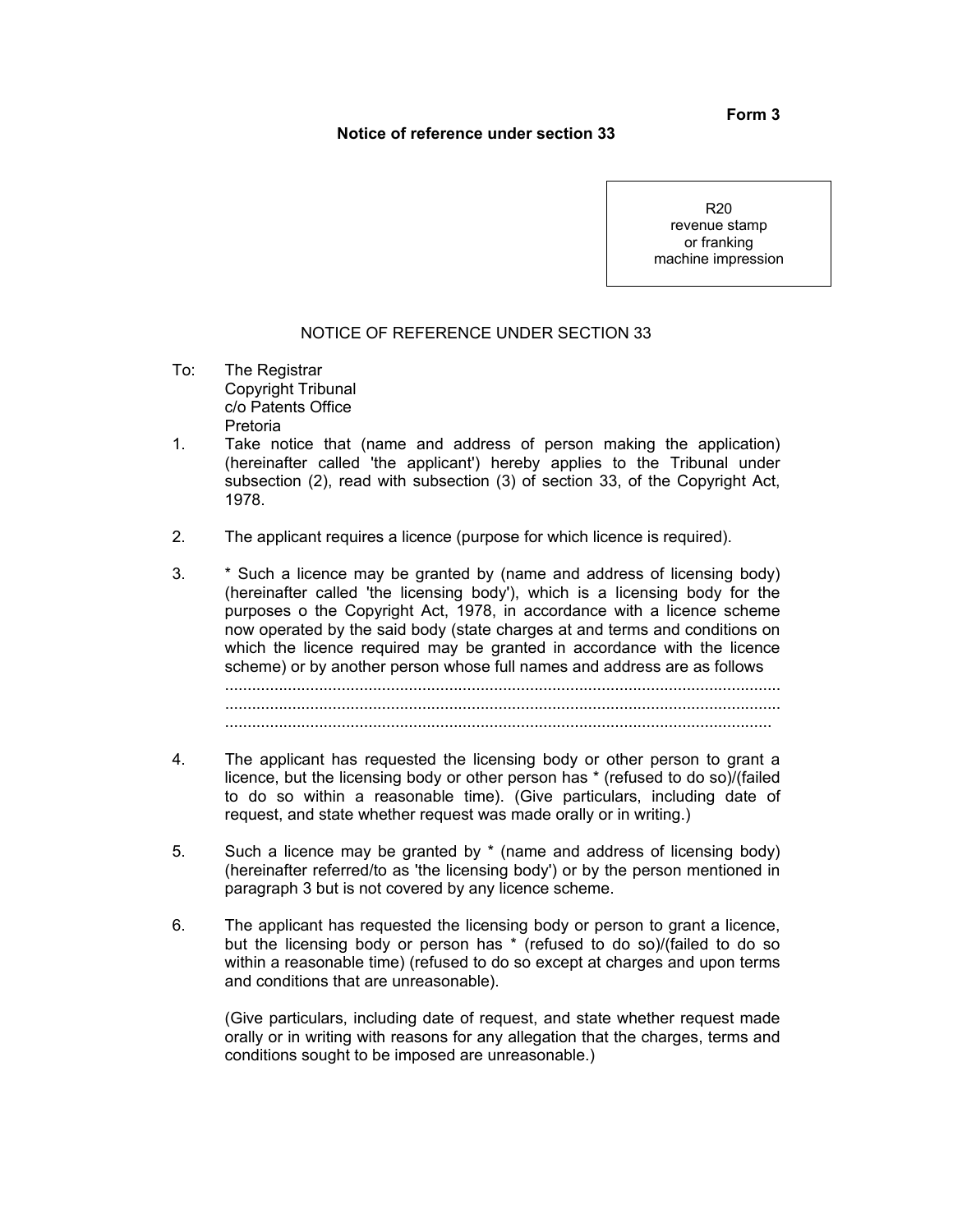- 7. All communications regarding this application should be addressed to \* (the applicant at the address shown above)/[ the applicant's attorney(s)/agent(s), whose name and address are as under].
- 8. A copy of this notice has been sent to the licensing body at the address shown above or to the other person at his address, as the case may be.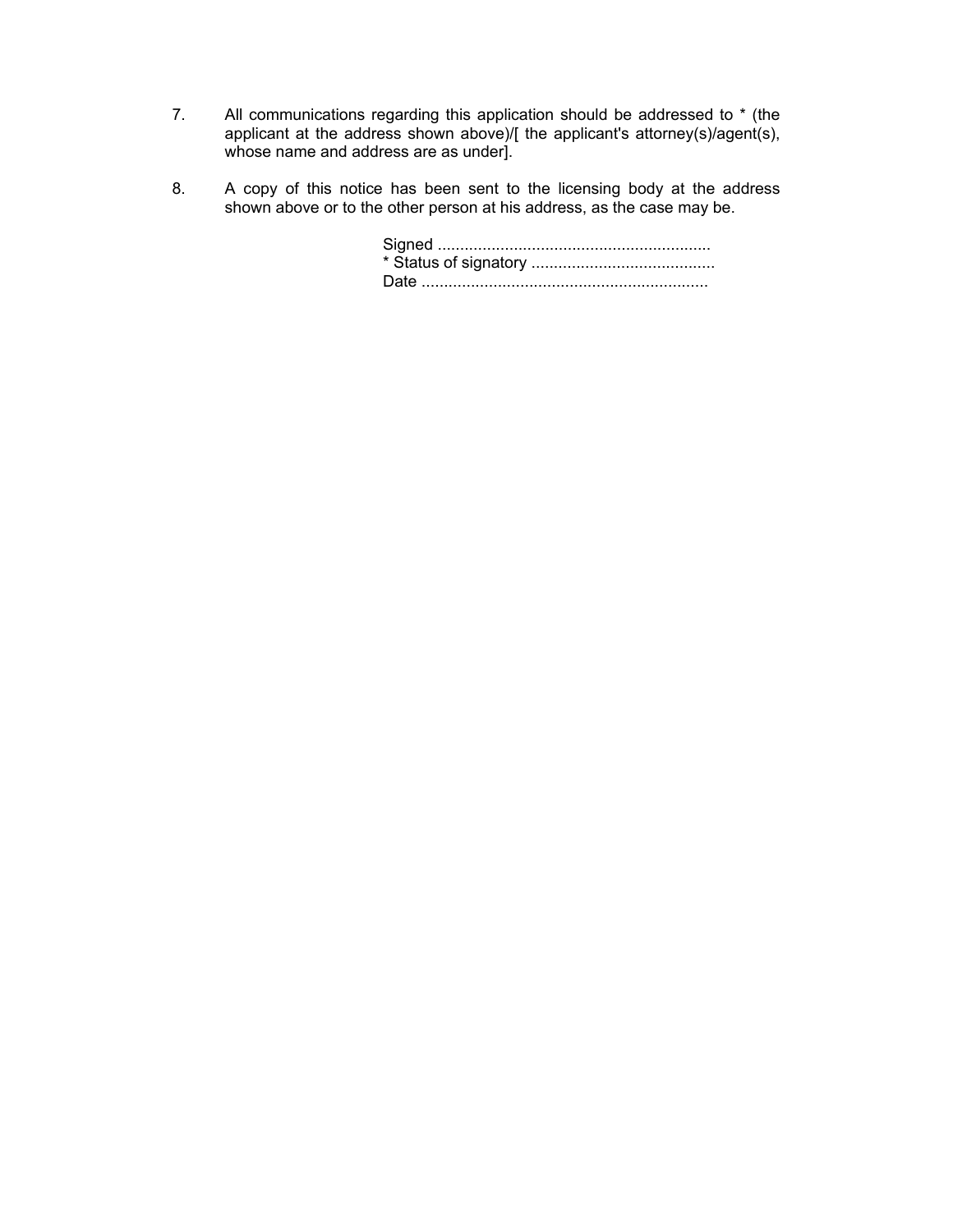Notice of application for special leave of tribunal under section 32 (2)

R20 revenue stamp or franking machine impression

# COPYRIGHT ACT, 1978 COPYRIGHT TRIBUNAL

## NOTICE OF APPLICATION FOR SPECIAL LEAVE OF TRIBUNAL UNDER SECTION 32 (2)

- To: The Registrar Copyright Tribunal C/o Patents Office Pretoria
- 1. Take notice that (name and address of applicant) (hereinafter referred to 'the applicant') hereby applies for the special leave of the Tribunal to refer again to the Tribunal the licence scheme \* (confirmed)/(varied) by the Tribunal by an order dated (..........................................) and bearing the reference number (.................................)
- 2. The applicant is ................................................................................................. \* (licensing body operating the scheme)/(an organisation claiming to be representative of persons requiring licences in cases of the class to which the said order applies)/(a person claiming that he requires a licence in a case of the class to which the said order applies).
- 3. [Grounds on which the applicant desires to refer the scheme to the Tribunal before the time mentioned in section 32 (2) of the Act]
- 4. All communications regarding this request should be addressed to ........................ \* (the applicant at the address shown above)/[the applicant's attorney(s)/agent(s), whose name and address are as under.]
- 5. A copy of this notice has been sent to all the parties to the reference on which the order mentioned in paragraph 1 was made.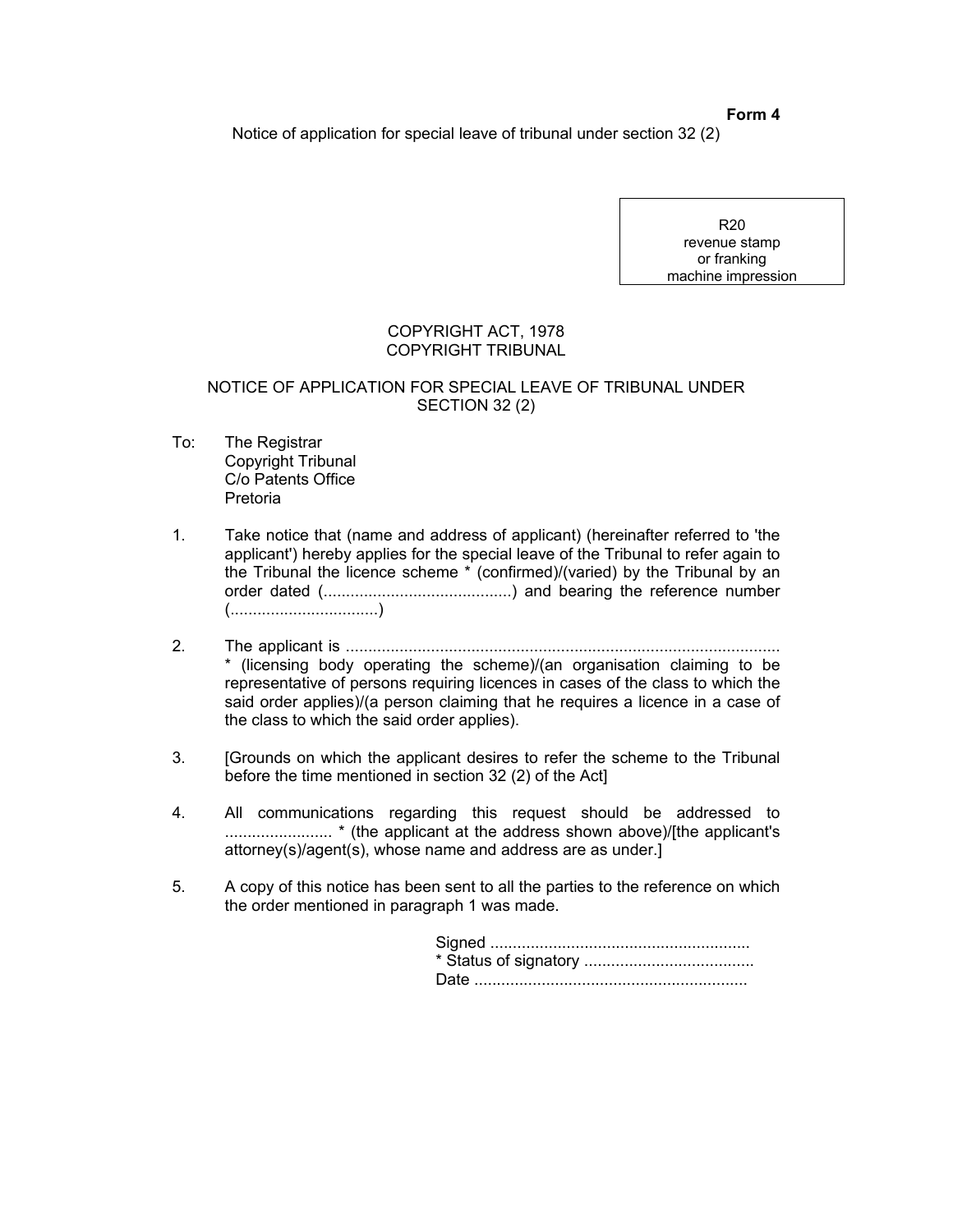## **Notice of application to be made a party to proceedings**

R20 revenue stamp or franking machine impression

### COPYRIGHT ACT, 1978 COPYRIGHT TRIBUNAL NOTICE OF APPLICATION TO BE MADE A PARTY TO PROCEEDINGS

- To: The Registrar Copyright Tribunal c/o Patents Office Pretoria
- 1. Take notice that (name and address of applicant) (hereinafter referred to as 'the applicant') wishes to be made a party to the \* (reference)/(application) advertised in the Government Gazette dated ........................................
- 2. The applicant has a substantial interest in the matter in dispute for the following reasons (give reasons).
- 3. All communications regarding this application should he addressed to \* (the applicant at the address shown above) /[the applicant's attorney(s)/agent(s), whose name and address are as under].
- 4. A copy of this notice has been sent to the parties mentioned in the said advertisement.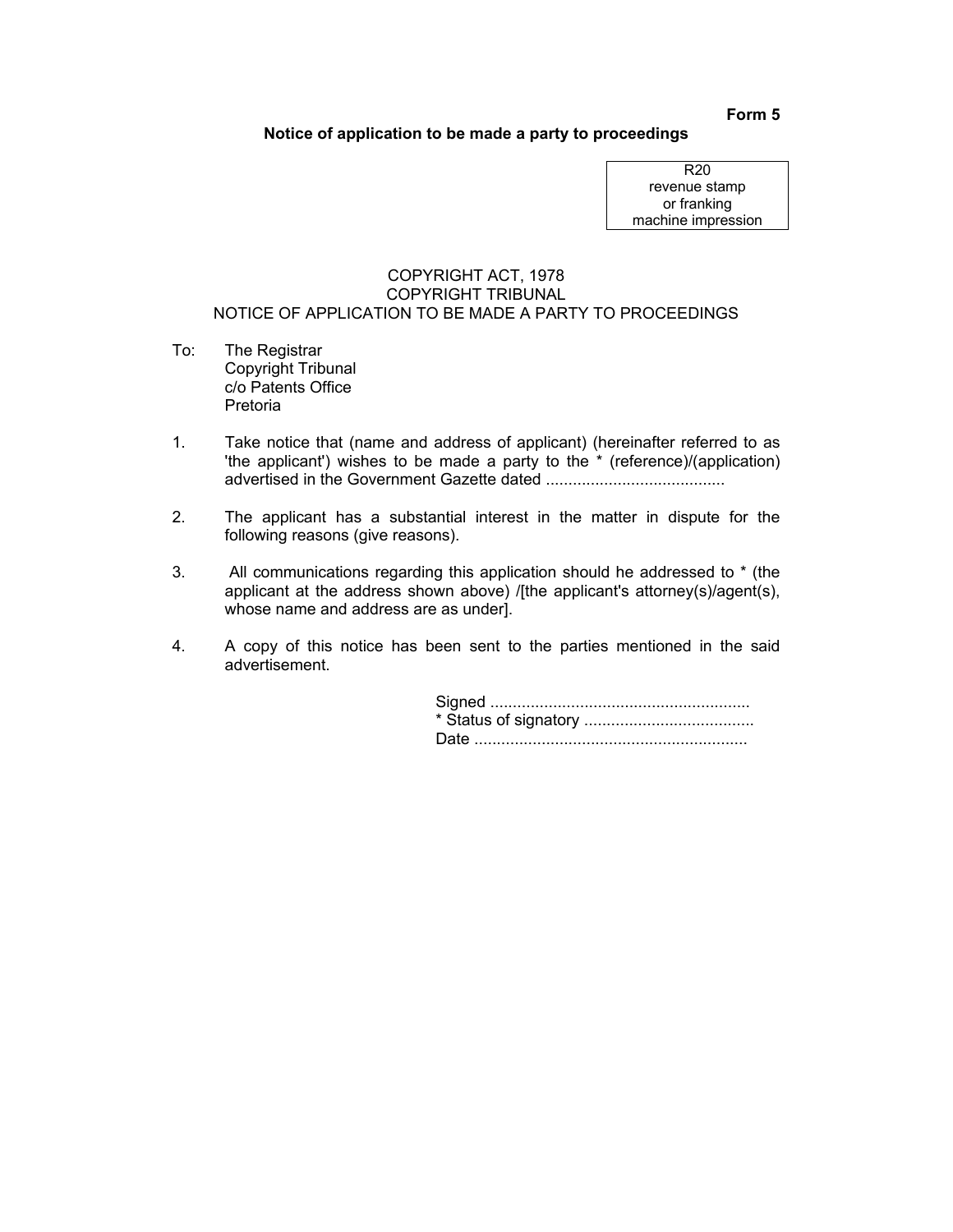#### **Notice of objection to reference**

R5 revenue stamp or franking machine impression

## COPYRIGHT ACT, 1978 COPYRIGHT TRIBUNAL NOTICE OF OBJECTION TO REFERENCE

- To: The Registrar Copyright Tribunal c/o Patents Office Pretoria
- 1. Take notice that (name and address of licensing body) (hereinafter referred to as 'the objector') is the licensing body named in a notice of reference dated the .......................... day of .........................................................19........... given by (name and address of organisation giving the notice of reference).
- 2. The objector objects to the reference on the grounds that the said (name and address of organisation that gave the notice of reference) is not reasonably representative of the class of person it claims to represent. (Here give particulars in support of objection.)
	- 3. All communications regarding this notice of objection should be addressed to ............. \* (the objector at the address shown above/[the objector's attorney(s)/agent(s), whose name and address are as under].
	- 4. A copy of this notice has been sent to the organisation mentioned in paragraph 1 above.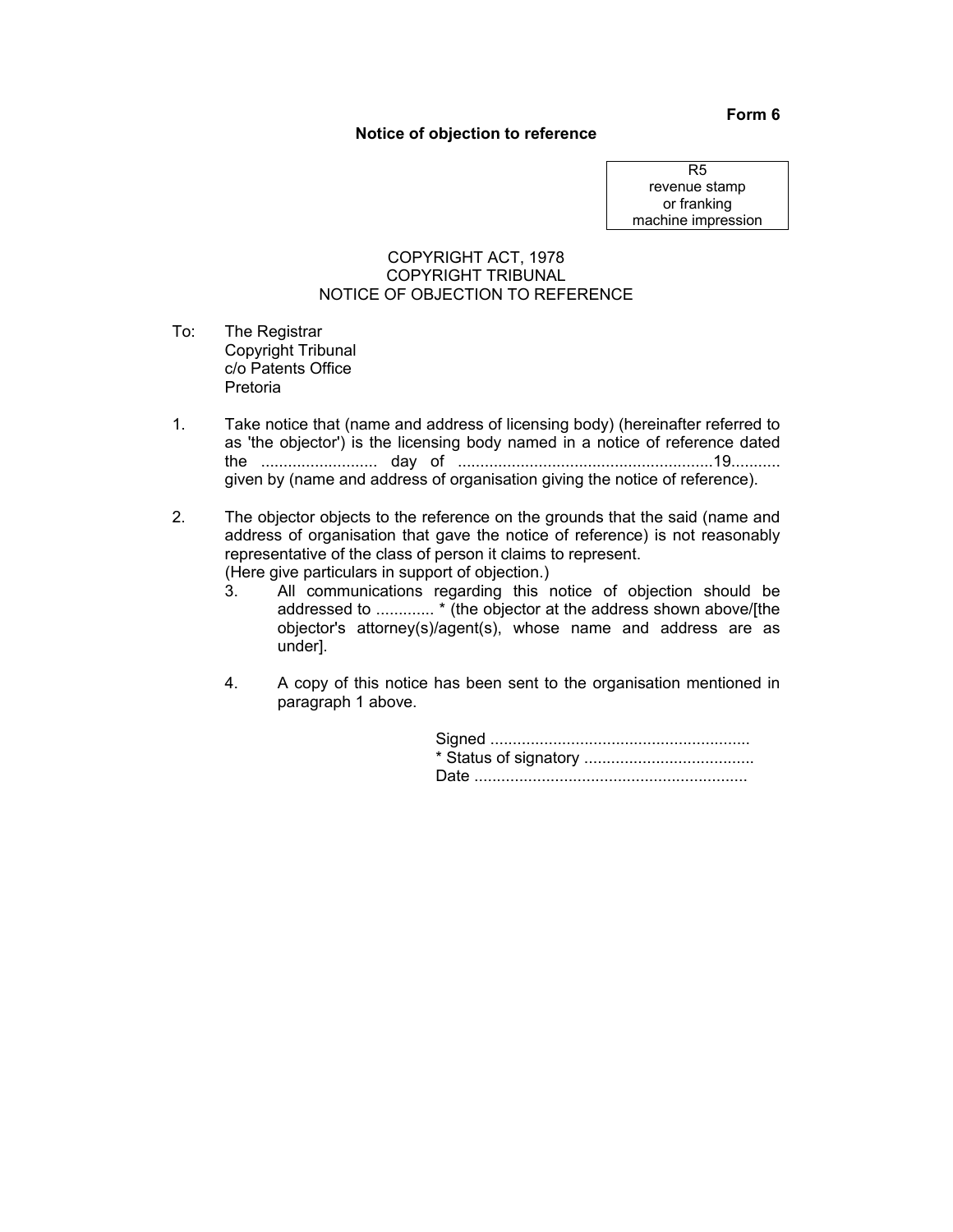Notice of objection to application to be made a party

R5 revenue stamp or franking machine impression

### COPYRIGHT ACT, 1978 COPYRIGHT TRIBUNAL

# NOTICE OF OBJECTION TO APPLICATION TO BE MADE A PARTY

To: The Registrar Copyright Tribunal c/o Patents Office Pretoria

1. Take notice that (name and address of objector) (hereinafter referred to as 'the objector' is the  $\uparrow$  (organisation)/(person) by whom a notice of  $*$ (reference)/(application) dated the ............ day of ........................................19 .........., was given in regard to a licence scheme operated by (name and address of licensing body)]. The [\* licensing body named in a notice of (reference)/(application) dated the .......... day of ...................................................................19......., given by (name and address of organisation or person who gave the notice of reference or applications)].

- 2. The objector objects to the application to be made a party to the proceedings, which was made in a notice dated the ..................................................... day of ............................................19............, given by (name of organisation or person applying to be made a party), because the said (name or organisation or person) has no substantial interest in the matter in dispute. 3 (Here give further particulars in support of objection.)
- 4. All communications regarding this notice of objection should be addressed to (the objector at the address shown above)/(the objector's attorney(s)/agent(s), whose name and address are as under).
- 5. A copy of this notice has been sent to [the \* (organisation)/(person) applying to be made a party] and to [the licensing body named in the notice of \* (reference)/(application)] [the \* (organisation)/(person) who gave the notice of \* (reference)/(application) mentioned in paragraph 1].

**Form 7**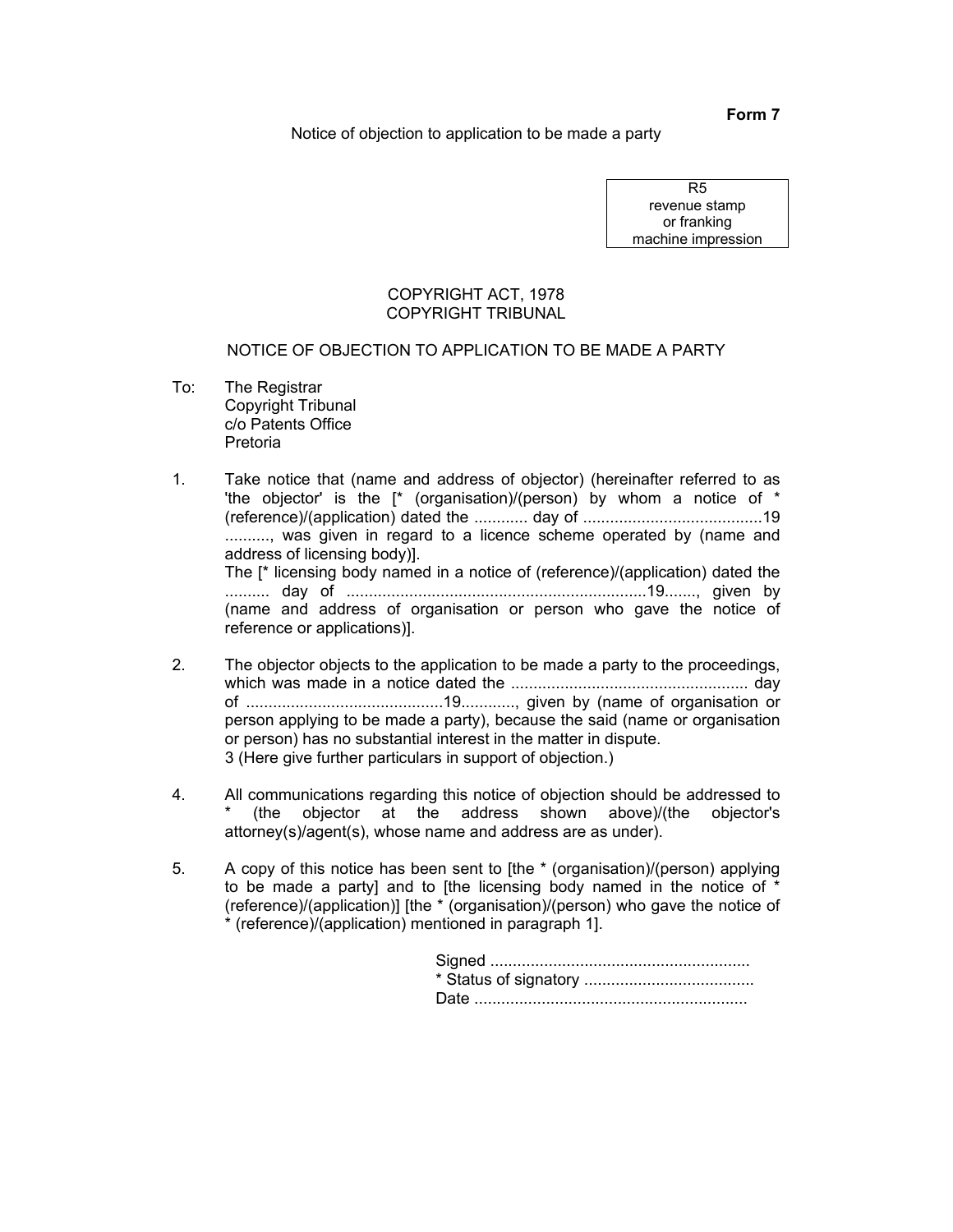Notice requesting hearing

R25 revenue stamp or franking machine impression

#### COPYRIGHT ACT, 1978 COPYRIGHT TRIBUNAL

## NOTICE REQUESTING HEARING

- To: The Registrar Copyright Tribunal c/o Patents Office Pretoria
- 1. Take notice that (name and address of party requesting hearing), being a party to the \* (reference)/(further reference)/(application) initiated by a notice dated the ..................... day of ..............................................19......, hereby requests that the matter be dealt with at a hearing before the Tribunal. (Here give particulars identifying the reference, further reference or application.)
- 2. All communications regarding this notice should be addressed to \* (the party by whom it is given at the address shown above)/[the attorney(s)/agent(s), who are acting for the party giving this notice and whose name and address are as under].
- 3. A copy of this notice has been sent to all the other parties to the proceedings mentioned in paragraph 1.